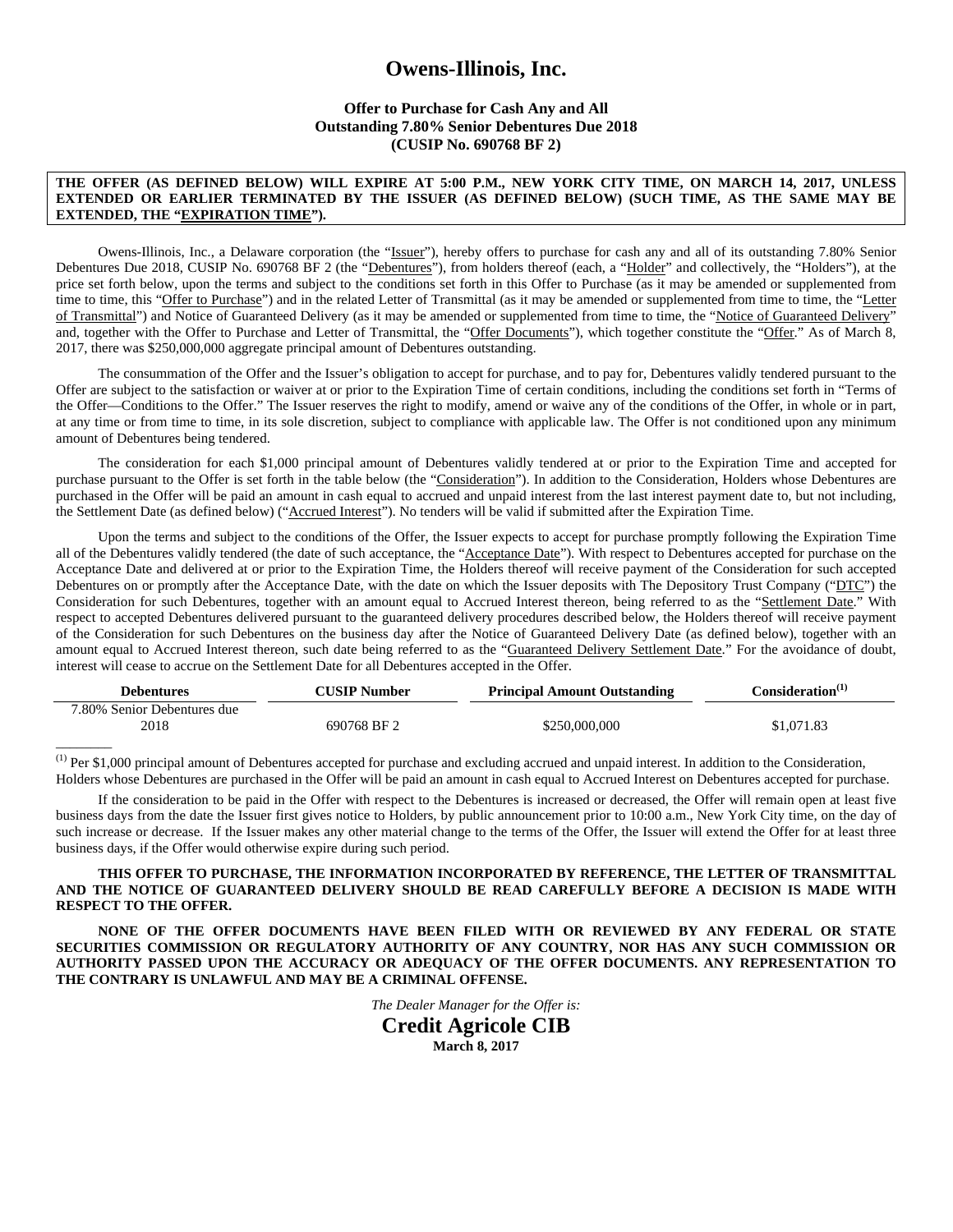In this Offer to Purchase, we use the convention of referring to all Debentures that have been validly tendered and not validly withdrawn as having been "validly tendered." Any Debentures validly withdrawn will be deemed to be not validly tendered for purposes of the Offer.

**Notwithstanding any other provision of the Offer, the consummation of the Offer and the Issuer's obligation to accept for purchase, and to pay for, Debentures validly tendered pursuant to the Offer are subject to the satisfaction or waiver at or prior to the Expiration Time of the conditions set forth in "Terms of the Offer—Conditions to the Offer." The Issuer reserves the right to modify, amend or waive any of the conditions of the Offer, in whole or in part, at any time or from time to time, in its sole discretion, subject to compliance with applicable law. The Offer is not conditioned upon any minimum amount of Debentures being tendered.** 

**In the event that the Offer with respect to the Debentures is withdrawn or otherwise not completed, the Consideration will not be paid or become payable to Holders who have validly tendered their Debentures in connection with the Offer. In any such event, Debentures previously tendered pursuant to the Offer will be promptly returned to the tendering Holder.** 

Upon the terms and subject to the conditions of the Offer, the Issuer expects to accept for purchase on the Acceptance Date all of the Debentures that are validly tendered. With respect to Debentures accepted for purchase on the Acceptance Date and delivered at or prior to the Expiration Time, the Holders thereof will receive payment of the Consideration for such accepted Debentures on the Settlement Date, which date will be the date on or promptly after the Acceptance Date on which the Issuer deposits with DTC the Consideration for such Debentures, together with an amount equal to Accrued Interest thereon. With respect to accepted Debentures delivered pursuant to the guaranteed delivery procedures described herein, the Holders thereof will receive payment of the Consideration for such Debentures on the Guaranteed Delivery Settlement Date, which date will be the business day after the Notice of Guaranteed Delivery Date, together with an amount equal to Accrued Interest thereon. For the avoidance of doubt, interest will cease to accrue on the Settlement Date for all Debentures accepted in the Offer. Under no circumstances will any interest on the Consideration be payable by the Issuer after the Settlement Date by reason of any delay in the transmission of funds to Holders by the Tender Agent (as defined below) or DTC.

Debentures may be tendered and accepted for payment only in principal amounts equal to minimum denominations of \$1,000 and integral multiples of \$1,000 in excess thereof. No alternative, conditional or contingent tenders will be accepted. Holders who tender less than all of their Debentures must continue to hold Debentures in the minimum authorized denomination of \$1,000 principal amount. Any Debentures that are validly tendered and accepted in the Offer will be retired and canceled.

**Subject to applicable laws and the terms set forth in the Offer Documents, the Issuer reserves the right, with respect to the Debentures, to (i) waive or modify in whole or in part any and all conditions to the Offer, (ii) extend the Expiration Time, (iii) upon failure of a condition set forth under "Terms of the Offer— Conditions to the Offer" at or prior to the Expiration Time, terminate the Offer or (iv) otherwise modify or amend the Offer in any respect.** 

Global Bondholder Services Corporation is acting as the Tender Agent (in such capacity, the "Tender Agent") and as the Information Agent (in such capacity, the "Information Agent") for the Offer. The Trustee for the Debentures is The Bank of New York (the "Trustee"). Credit Agricole Securities (USA) Inc. is acting as the Dealer Manager for the Offer (the "Dealer Manager").

The Debentures are governed by the Indenture, dated as of May 20, 1998, as amended, between the Issuer and the Trustee (the "Indenture").

In the event that the Issuer does not purchase all of the Debentures in the Offer, the Issuer or any of its affiliates may, from time to time, purchase Debentures in the open market, in privately negotiated transactions, through tender offers, exchange offers or otherwise, or may defease the Debentures. Any such future purchases may be on the same terms or on terms that are more or less favorable to Holders of Debentures than the terms of the Offer. Any such future purchases will depend on various factors existing at that time. There can be no assurance as to which of these alternatives (or combinations thereof) the Issuer or its affiliates will pursue in the future.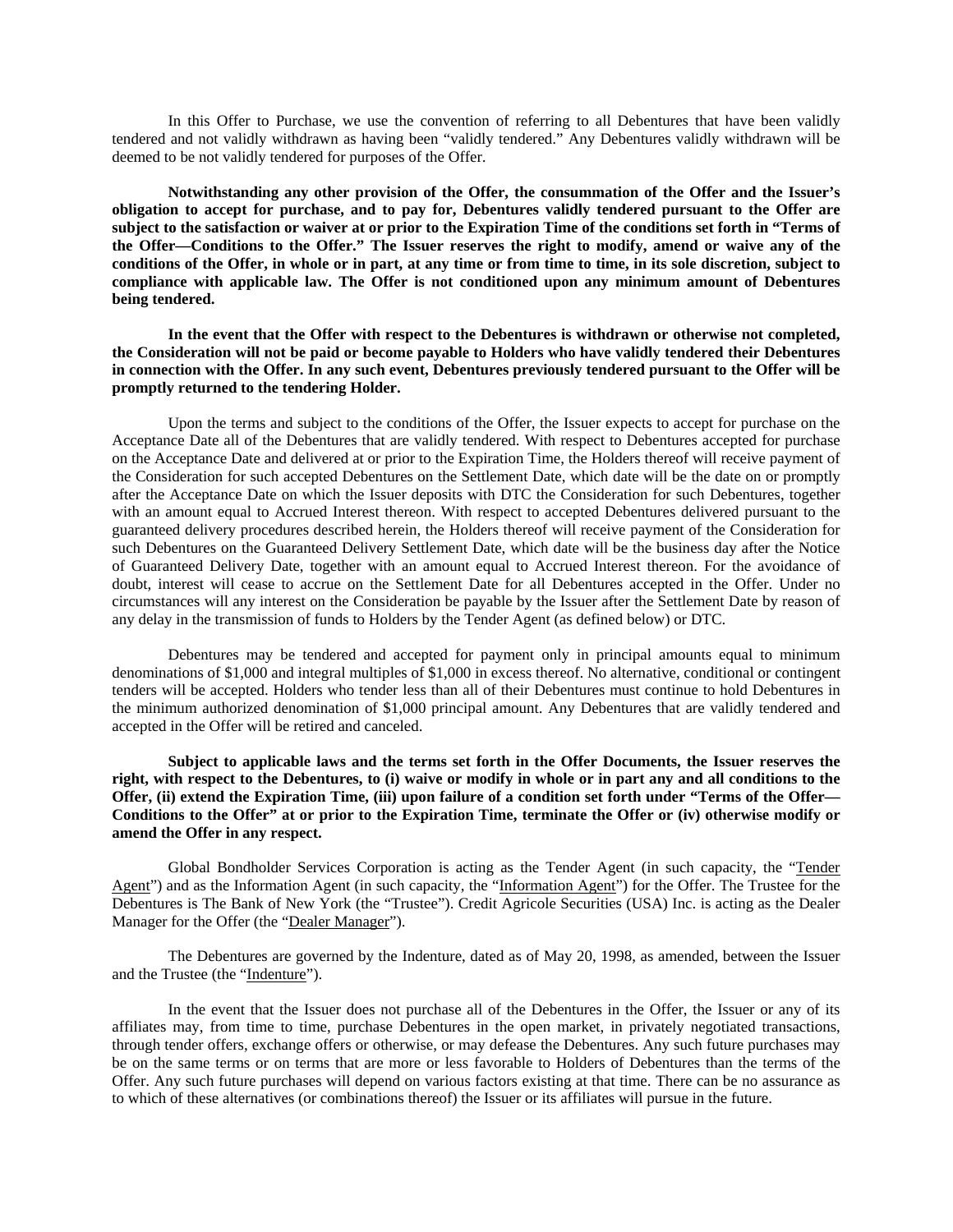Holders should note the following times relating to the Offer:

| <b>Date</b>                                   | <b>Calendar Date</b>                                                                                                                                                                                                                                                                                                                              | Event                                                                                                                                                                                                                                                                                                                                                                                                                                                  |
|-----------------------------------------------|---------------------------------------------------------------------------------------------------------------------------------------------------------------------------------------------------------------------------------------------------------------------------------------------------------------------------------------------------|--------------------------------------------------------------------------------------------------------------------------------------------------------------------------------------------------------------------------------------------------------------------------------------------------------------------------------------------------------------------------------------------------------------------------------------------------------|
|                                               | March 8, 2017                                                                                                                                                                                                                                                                                                                                     | Commencement of the Offer.                                                                                                                                                                                                                                                                                                                                                                                                                             |
|                                               | 5:00 p.m., New York City time, on<br>March 14, 2017, unless extended or<br>earlier terminated.                                                                                                                                                                                                                                                    | The last date and time for Holders to<br>tender<br>Debentures,<br>including<br>through the guaranteed delivery<br>procedures, to qualify for<br>the<br>payment of the Consideration.                                                                                                                                                                                                                                                                   |
| Withdrawal Deadline                           | Debentures<br>tendered<br>may<br>be<br>withdrawn at any time before the<br>earlier of (i) the Expiration Time and<br>(ii) if the Offer is extended, the 10th<br>after<br>business<br>day<br>the<br>commencement of the Offer, and as<br>otherwise required by law.                                                                                | The last date and time for Holders to<br>withdraw<br>previously<br>tendered<br>Debentures.                                                                                                                                                                                                                                                                                                                                                             |
|                                               | The<br>Issuer<br>expects<br>that<br>the<br>Acceptance Date will be on the<br>business day after the Expiration<br>Time.                                                                                                                                                                                                                           | Acceptance of all Debentures validly<br>tendered at or prior to the Expiration<br>Time.                                                                                                                                                                                                                                                                                                                                                                |
|                                               | In respect of Debentures that are<br>accepted for purchase<br>on<br>the<br>Acceptance Date and delivered at or<br>prior to the Expiration Time, the<br>Issuer expects the Settlement Date to<br>occur on the Acceptance Date.                                                                                                                     | The date on which the Issuer<br>deposits<br>with<br><b>DTC</b><br>the<br>Consideration for the Debentures<br>validly tendered and accepted for<br>purchase on the Acceptance Date,<br>together with an amount equal to<br>Accrued Interest thereon. Interest<br>will cease to<br>the<br>accrue<br>on<br>Settlement Date for all Debentures<br>accepted in the Offer.                                                                                   |
| Notice of Guaranteed Delivery                 | Guaranteed deliveries will expire at<br>5:00 p.m., New York City time, on<br>March 16, 2017, which is the second<br>business day after the Expiration<br>Time.                                                                                                                                                                                    | The last date and time for Holders to<br>deliver Debentures<br>through<br>the<br>guaranteed<br>delivery<br>procedures<br>described herein.                                                                                                                                                                                                                                                                                                             |
| <b>Guaranteed Delivery</b><br>Settlement Date | In respect of accepted Debentures<br>that are delivered at or prior to the<br>Notice of Guaranteed Delivery Date<br>guaranteed<br>the<br>pursuant<br>to<br>procedures described below, the<br>Issuer<br>expects<br>the<br>Guaranteed<br>Delivery Settlement Date to occur<br>on the business day after the Notice<br>of Guaranteed Delivery Date. | The date on which the Issuer<br>with<br><b>DTC</b><br>deposits<br>the<br>Consideration<br>for<br>accepted<br>Debentures validly tendered and<br>delivered through the guaranteed<br>delivery<br>procedures<br>described<br>herein, together with an amount<br>equal to Accrued Interest thereon.<br>For the avoidance of doubt, interest<br>will<br>cease<br>to<br>accrue<br>on<br>the<br>Settlement Date for all Debentures<br>accepted in the Offer. |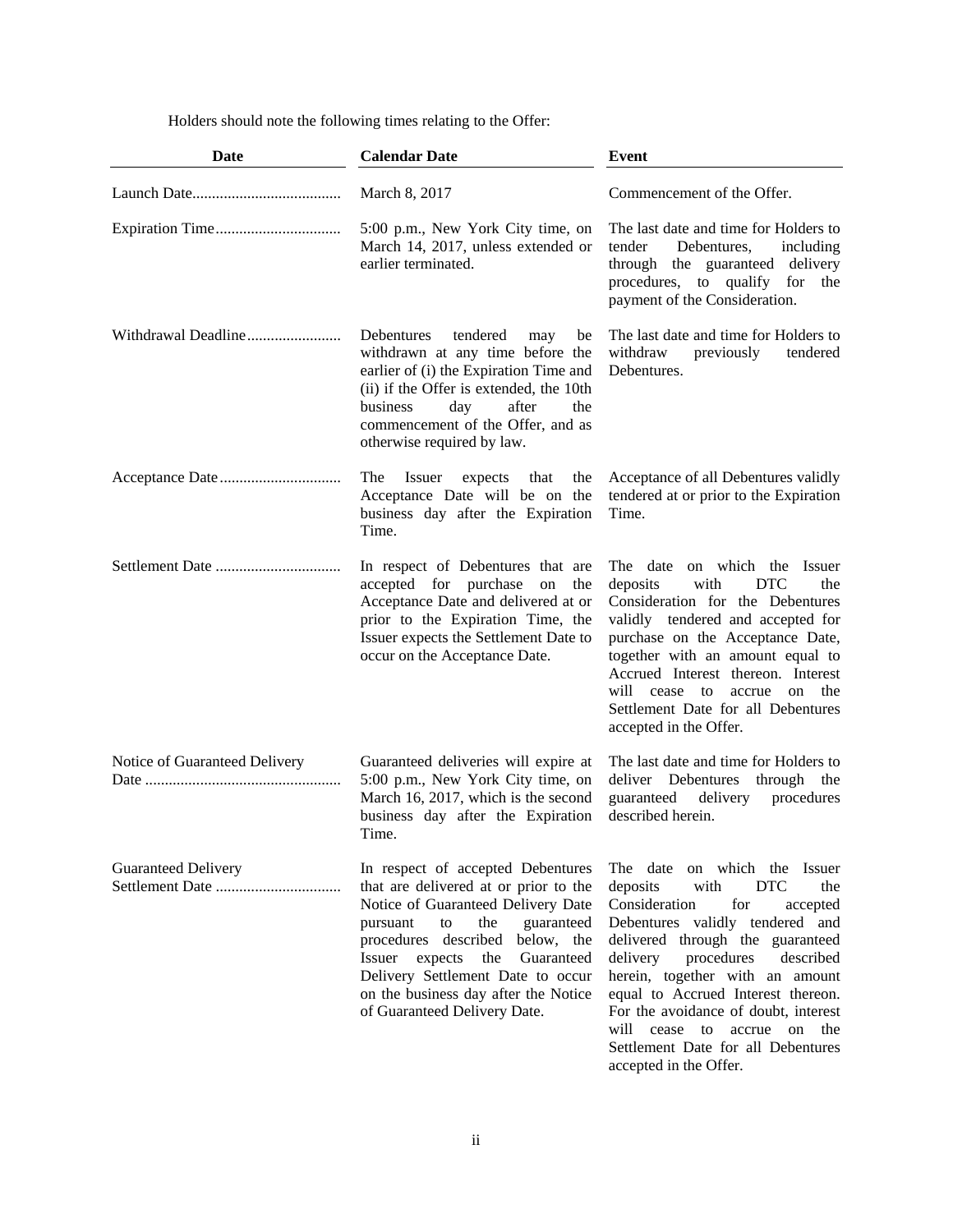## **IMPORTANT INFORMATION**

A beneficial owner of Debentures that are held of record by a broker, dealer, custodian bank, depository, trust company or other nominee (a "nominee") must instruct such nominee to tender the Debentures on the beneficial owner's behalf. See "Terms of the Offer—Procedure for Tendering Debentures."

DTC has authorized DTC participants that hold Debentures on behalf of beneficial owners of Debentures through DTC to tender their Debentures as if they were Holders. To effect a tender, DTC participants may, in lieu of physically completing and signing the Letter of Transmittal, transmit their acceptance to DTC through DTC's Automated Tender Offer Program ("ATOP"). To effect such a tender, participants should transmit their acceptance through ATOP and follow the procedure for book-entry transfer set forth under "Terms of the Offer—Procedure for Tendering Debentures." Neither Holders nor beneficial owners of tendered Debentures will be obligated to pay brokerage fees or commissions to the Dealer Manager, the Tender Agent, the Information Agent or the Issuer. If you desire to tender your Debentures and (i) you cannot comply with the procedure for book-entry transfer or (ii) you cannot deliver the other required documents to the Tender Agent by the expiration of the Offer, you must tender your Debentures according to the guaranteed delivery procedures described herein.

Questions and requests for assistance may be directed to the Dealer Manager or the Information Agent at their respective addresses and telephone numbers set forth on the back cover of this Offer to Purchase. Additional copies of the Offer Documents may be obtained from the Information Agent at its address and telephone numbers set forth on the back cover of this Offer to Purchase. Beneficial owners may also contact their nominee through which they hold the Debentures with questions and requests for assistance.

**The statements made in this Offer to Purchase are made as of the date on the cover page. The delivery of the Offer Documents shall not under any circumstances create any implication that the information contained herein is correct as of a later date or that there has been no change in such information or in the affairs of the Issuer or any of its affiliates since such date.** 

**The Offer Documents do not constitute an offer to purchase or the solicitation of an offer to sell any Debentures in any jurisdiction in which, or to or from any person to or from whom, it is unlawful to make such offer or solicitation under applicable securities, "blue sky" or other laws. Nothing in the Offer Documents constitutes an offer to sell any securities.** 

**No dealer, salesperson or other person has been authorized to give any information or to make any representation not contained in the Offer Documents and, if given or made, such information or representation may not be relied upon as having been authorized by the Issuer or the Dealer Manager.** 

**THIS OFFER TO PURCHASE (AND THE DOCUMENTS INCORPORATED BY REFERENCE HEREIN) CONTAIN IMPORTANT INFORMATION THAT YOU SHOULD READ CAREFULLY BEFORE YOU MAKE ANY DECISION WITH RESPECT TO A TENDER OF NOTES PURSUANT TO THE OFFER.** 

**NONE OF THE ISSUER, THE ISSUER'S BOARD OF DIRECTORS, THE TENDER AGENT, THE INFORMATION AGENT, THE DEALER MANAGER OR THE TRUSTEE IS MAKING ANY RECOMMENDATION AS TO WHETHER YOU SHOULD TENDER YOUR NOTES IN RESPONSE TO THE OFFER OR REFRAIN FROM TENDERING ANY OR ALL OF YOUR NOTES AND NONE OF THEM HAS AUTHORIZED ANY PERSON TO MAKE ANY SUCH RECOMMENDATION. HOLDERS ARE URGED TO EVALUATE CAREFULLY ALL INFORMATION IN THE OFFER DOCUMENTS, CONSULT THEIR OWN INVESTMENT AND TAX ADVISORS AND MAKE THEIR OWN DECISIONS WHETHER TO TENDER NOTES, AND, IF SO, THE PRINCIPAL AMOUNT OF NOTES TO TENDER.**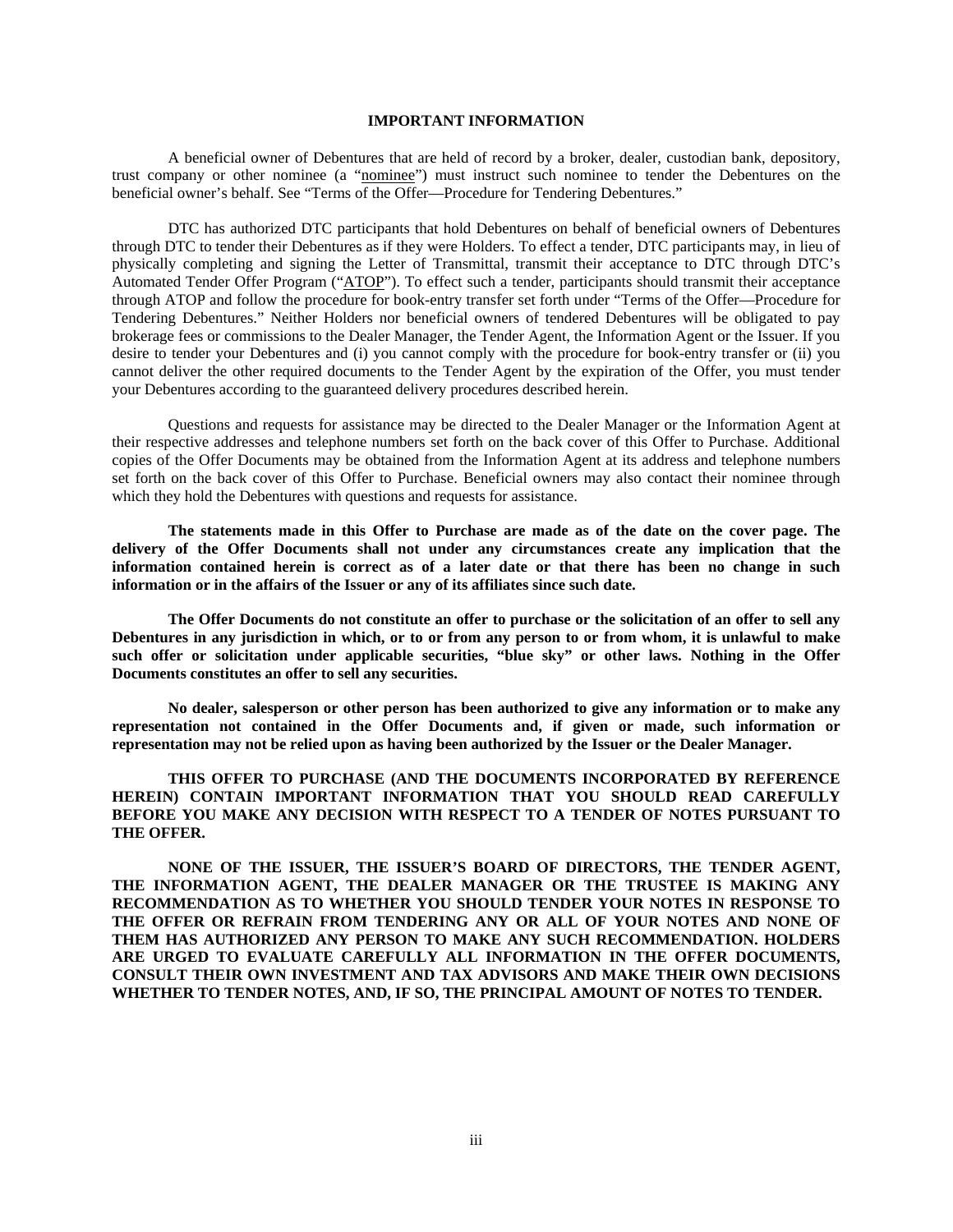## **TABLE OF CONTENTS**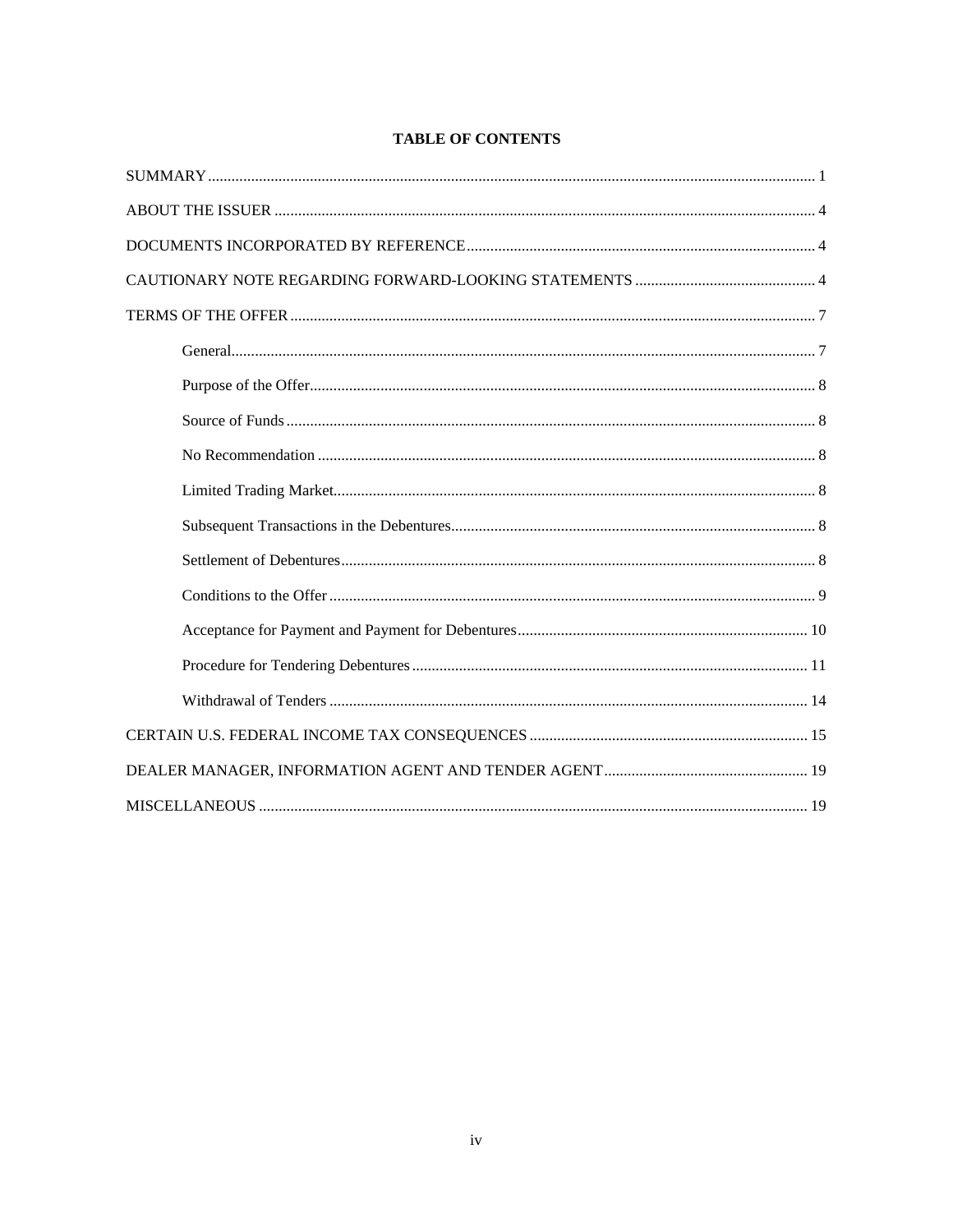## **SUMMARY**

*The Offer Documents contain important information that should be read carefully before any decision is made with respect to the Offer. The following summary is provided solely for the convenience of Holders. This summary is not intended to be complete and is qualified in its entirety by reference to the full text and more specific details contained elsewhere or incorporated by reference in the Offer Documents. Holders are urged to read the Offer Documents in their entirety. Each of the capitalized terms used but not defined in this summary has the meaning set forth elsewhere in this Offer to Purchase.*

If you have questions, please call the Information Agent or the Dealer Manager at their respective telephone numbers on the back cover of this Offer to Purchase.

| Owens-Illinois, Inc., a Delaware corporation.                                                                                                                                                                                                                                                                                                                                                                                |
|------------------------------------------------------------------------------------------------------------------------------------------------------------------------------------------------------------------------------------------------------------------------------------------------------------------------------------------------------------------------------------------------------------------------------|
| 7.80% Senior Debentures Due 2018 (CUSIP No. 690768 BF 2).                                                                                                                                                                                                                                                                                                                                                                    |
| \$250,000,000.                                                                                                                                                                                                                                                                                                                                                                                                               |
| The Issuer is offering to purchase for cash, upon the terms and<br>subject to the conditions set forth in the Offer Documents, any<br>and all of the outstanding Debentures validly tendered. See<br>"Terms of the Offer-General."                                                                                                                                                                                           |
| The Consideration for the Debentures accepted for purchase shall<br>be \$1,071.83 per \$1,000 principal amount.                                                                                                                                                                                                                                                                                                              |
| In addition to the Consideration, Holders whose Debentures are<br>purchased in the Offer will be paid an amount in cash equal to<br>accrued and unpaid interest from the last interest payment date<br>to, but not including, the Settlement Date, which we refer to<br>herein as "Accrued Interest." Interest will cease to accrue on the<br>Settlement Date for all Debentures accepted in the Offer.                      |
| 5:00 p.m., New York City time, on March 14, 2017, unless<br>extended or earlier terminated. The Issuer retains the right to<br>extend the Offer with respect to the Debentures for any reason.                                                                                                                                                                                                                               |
| The Issuer expects that the Acceptance Date will be on the<br>business day after the Expiration Time, on which date the Issuer<br>intends to accept for purchase all of the Debentures validly<br>tendered at or prior to the Expiration Time, subject to the<br>satisfaction or waiver of the conditions to the Offer.                                                                                                      |
| With respect to Debentures accepted for purchase on the<br>Acceptance Date, the Issuer expects that the Settlement Date will<br>be the Acceptance Date. With respect to accepted Debentures<br>delivered pursuant to the guaranteed delivery procedures<br>described herein, the Issuer expects that the Guaranteed Delivery<br>Settlement Date will be on the business day after the Notice of<br>Guaranteed Delivery Date. |
| Debentures tendered may be withdrawn at any time before the<br>earlier of (i) the Expiration Time and (ii) if the Offer is extended,<br>the 10th business day after the commencement of the Offer, and<br>as otherwise required by law, in accordance with the procedures<br>described herein. In addition, Debentures tendered may also be                                                                                  |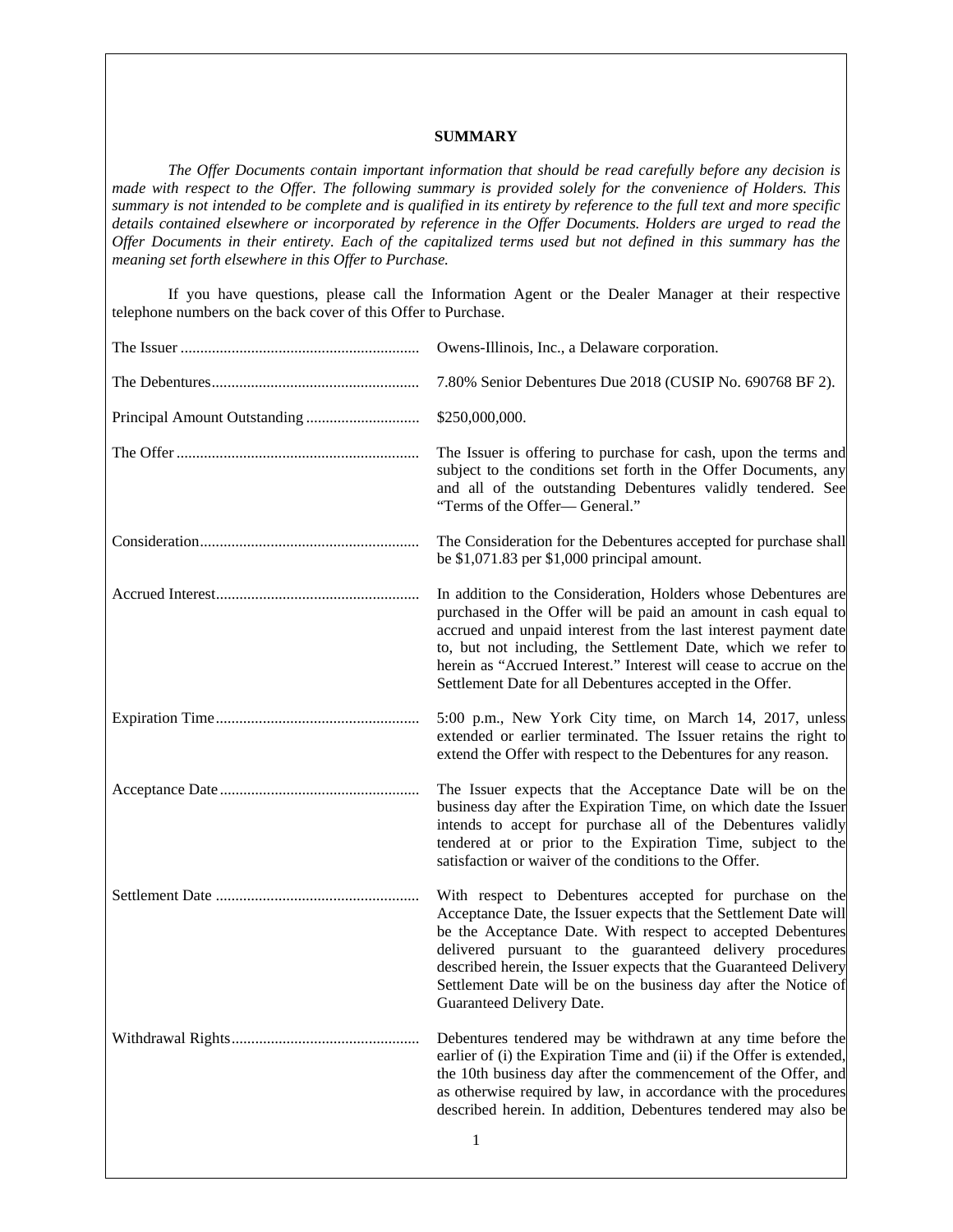|                                             | withdrawn at any time after the 60th business day after the<br>commencement of the Offer if for any reason the Offer has not<br>been consummated within 60 business days after commencement<br>thereof.                                                                                                                                                                                                                                                                                                                                                                                                                                                                                                                                                                                                               |
|---------------------------------------------|-----------------------------------------------------------------------------------------------------------------------------------------------------------------------------------------------------------------------------------------------------------------------------------------------------------------------------------------------------------------------------------------------------------------------------------------------------------------------------------------------------------------------------------------------------------------------------------------------------------------------------------------------------------------------------------------------------------------------------------------------------------------------------------------------------------------------|
| How to Tender Debentures                    | Any beneficial owner desiring to tender Debentures pursuant to<br>the Offer should request such beneficial owner's nominee to<br>effect the transaction for such beneficial owner or according to<br>the guaranteed delivery procedures described herein. Participants<br>in DTC may electronically transmit their acceptance of the Offer<br>by causing DTC to transfer Debentures to the Tender Agent in<br>accordance with DTC's ATOP procedures for transfers. See<br>"Terms of the Offer-Procedure for Tendering Debentures." For<br>further information, call the Information Agent or the Dealer<br>Manager at their respective telephone numbers set forth on the<br>back cover of this Offer to Purchase or consult your nominee for<br>assistance.                                                          |
|                                             | The purpose of the Offer is to retire the debt associated with the<br>Debentures. Any Debentures that are tendered and accepted in<br>the Offer will be retired and canceled. See "Terms of the Offer-<br>Purpose of the Offer."                                                                                                                                                                                                                                                                                                                                                                                                                                                                                                                                                                                      |
|                                             | The Issuer expects to fund the Offer and to pay all related fees<br>and expenses in connection with the Offer with borrowings under<br>its revolving credit facility. See "Terms of the Offer-Source of<br>Funds."                                                                                                                                                                                                                                                                                                                                                                                                                                                                                                                                                                                                    |
|                                             | Notwithstanding any other provision of the Offer, the<br>consummation of the Offer and the Issuer's obligation to accept<br>for purchase, and to pay for, Debentures validly tendered<br>pursuant to the Offer are subject to the satisfaction or waiver at<br>or prior to the Expiration Time of the conditions set forth in<br>"Terms of the Offer-Conditions to the Offer." The Issuer<br>reserves the right to modify, amend or waive any of the<br>conditions of the Offer, in whole or in part, at any time or from<br>time to time, in its sole discretion, subject to compliance with<br>applicable law. The Offer is not conditioned upon any minimum<br>amount of Debentures being tendered.                                                                                                                |
| Acceptance for Payment and Payment for      | Pursuant to the terms of the Offer and upon satisfaction or waiver<br>of the conditions of the Offer specified herein under "Terms of<br>the Offer—Conditions to the Offer," the Issuer will (i) accept for<br>purchase Debentures validly tendered (or defectively tendered, if<br>in its sole discretion the Issuer waives such defect), (ii) promptly<br>deposit with DTC, on the Settlement Date, the Consideration,<br>plus an amount equal to Accrued Interest thereon, for Debentures<br>that are validly tendered in the Offer and accepted for purchase<br>and (iii) promptly pay on the Guaranteed Delivery Settlement<br>Date the Consideration for accepted Debentures delivered<br>pursuant to the guaranteed delivery procedures set forth herein,<br>plus an amount equal to Accrued Interest thereon. |
| U.S.<br>Federal<br>Income<br>Tax<br>Certain | For a summary of certain United States federal income tax<br>consequences of the Offer, see "Certain U.S. Federal Income Tax                                                                                                                                                                                                                                                                                                                                                                                                                                                                                                                                                                                                                                                                                          |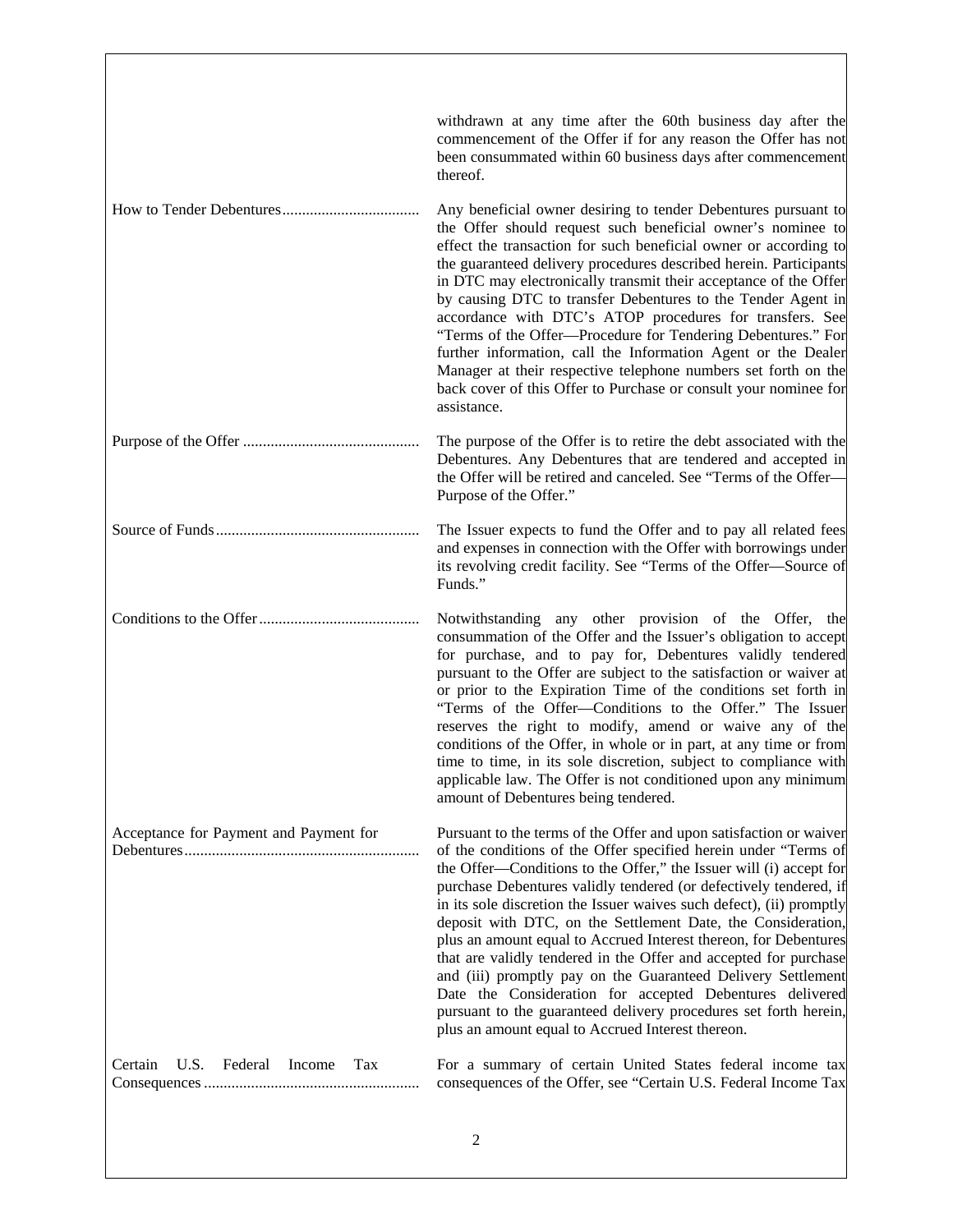| Consequences."                                                                                                                                                                                                                                                                                     |
|----------------------------------------------------------------------------------------------------------------------------------------------------------------------------------------------------------------------------------------------------------------------------------------------------|
| No brokerage commissions are payable by Holders to the Dealer<br>Manager, the Information Agent, the Issuer, the Trustee or the<br>Tender Agent.                                                                                                                                                   |
| Credit Agricole Securities (USA) Inc.                                                                                                                                                                                                                                                              |
|                                                                                                                                                                                                                                                                                                    |
| Global Bondholder Services Corporation                                                                                                                                                                                                                                                             |
| Questions may be directed to the Dealer Manager or the<br>Information Agent, and additional copies of the Offer Documents<br>may be obtained by contacting the Information Agent, at their<br>respective telephone numbers and addresses set forth on the back<br>cover of this Offer to Purchase. |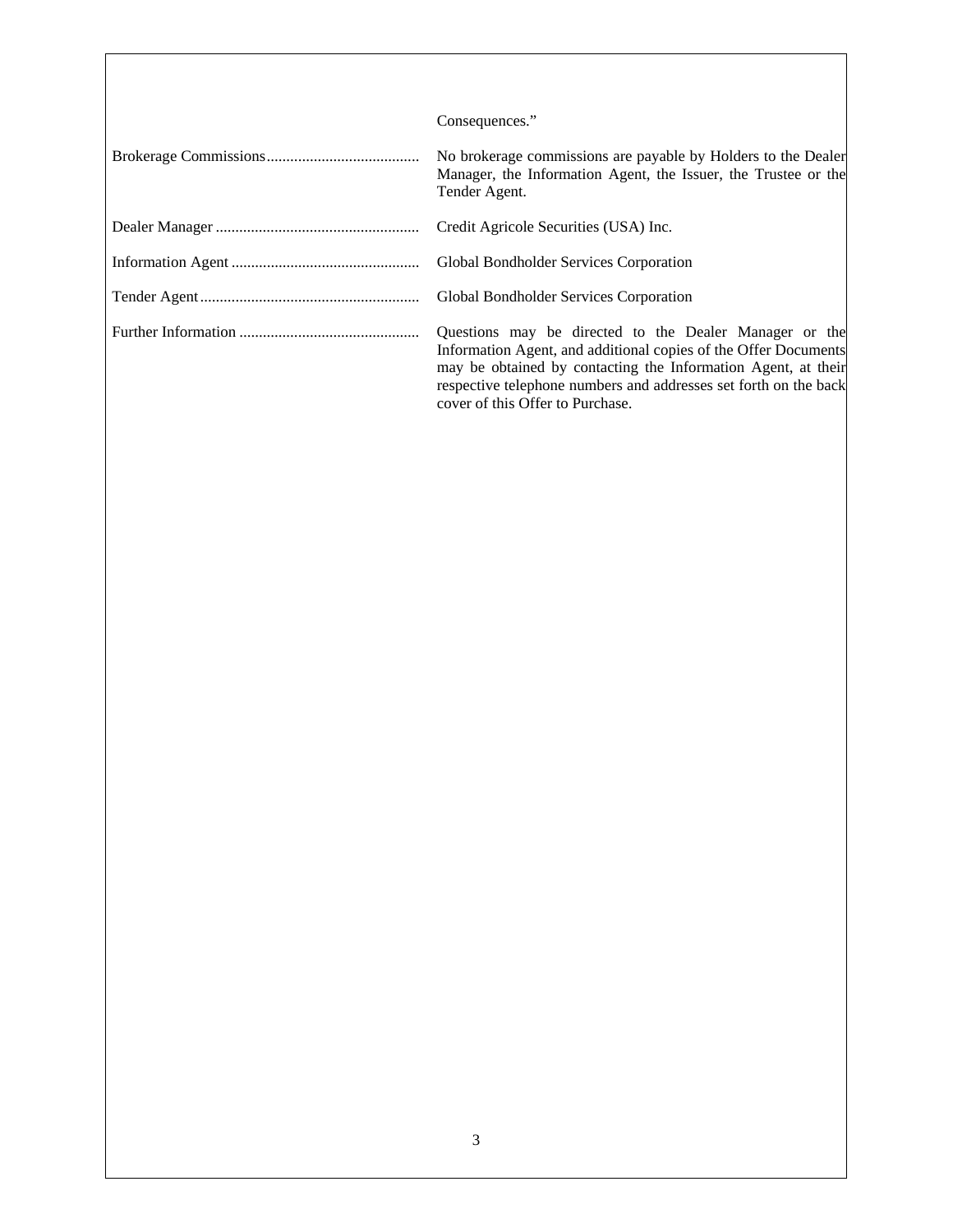## **ABOUT THE ISSUER**

Owens‑Illinois, Inc., through its subsidiaries, is the successor to a business established in 1903. The Company is the largest manufacturer of glass containers in the world with 79 glass manufacturing plants in 23 countries. It competes in the glass container segment of the rigid packaging market and is the leading glass container manufacturer in most of the countries where it has manufacturing facilities.

The Issuer's principal executive offices are located at One Michael Owens Way, Perrysburg, Ohio 43551, USA, and its telephone number is  $+1$  (567) 336-5000.

### **DOCUMENTS INCORPORATED BY REFERENCE**

We are incorporating by reference in this Offer to Purchase information that the Issuer files with the Securities and Exchange Commission (the "Commission"), which means that we are disclosing important information to you by referring you to those documents. The information we incorporate by reference is an important part of this Offer to Purchase. If any statement in this Offer to Purchase or any document incorporated by reference is inconsistent with a statement in another document having a later date, the statement in the document having the later date modifies or supersedes the earlier statement. Any statement so modified or superseded shall not be deemed to constitute a part of this Offer to Purchase, except as so modified or superseded.

We incorporate by reference into this Offer to Purchase the Issuer's document listed below and any future filings the Issuer makes with the Commission under Sections 13(a), 13(c), 14 or 15(d) of the Securities Exchange Act of 1934, as amended (the "Exchange Act"), after the date of this Offer to Purchase until the Offer is completed (other than documents or information deemed to have been furnished and not filed in accordance with Commission rules or any information furnished pursuant to Items 2.02 or 7.01 of Form 8-K):

• Annual Report on Form 10-K for the fiscal year ended December 31, 2016 filed with the Commission on February 10, 2017 (the "Form 10-K").

You may request a copy of these filings, other than an exhibit to these filings unless we have specifically incorporated that exhibit by reference into the filing, at no cost, by writing or telephoning us at the following address:

> Owens-Illinois, Inc. One Michael Owens Way Perrysburg, Ohio 43551, USA Attention: MaryBeth Wilkinson Senior Vice President, General Counsel and Corporate Secretary Telephone: (567) 336-1424

## **CAUTIONARY NOTE REGARDING FORWARD-LOOKING STATEMENTS**

Investors are cautioned that certain statements included in this Offer to Purchase and the documents incorporated by reference herein, as well as in periodic press releases and certain oral statements made by our officials during our presentations are "forward-looking" statements. Forward-looking statements include, without limitation, any statement that may project, indicate or imply future results, events, performance or achievements, including the Settlement Date and the impact of the Offer on the Debentures that remain outstanding after the Offer. When used in this Offer to Purchase, the words "expect," "intend," "plan," "anticipate," "estimate," "believe," "will be," "will continue," "will likely result," and similar expressions, or future conditional verbs such as "may," "will," "should," "would," and "could" are intended to be among the statements that identify forward-looking statements. In addition, any statement concerning future financial performance (including future revenues, earnings or growth rates), ongoing business strategies or prospects, and possible actions taken by us, our subsidiaries or our Sponsor, are also forward-looking statements. These forward-looking statements involve various risks and uncertainties, including, but not limited to, those described under the section entitled "Risk Factors" in Item 1A of Form 10-K and the Issuer's other filings with the Commission.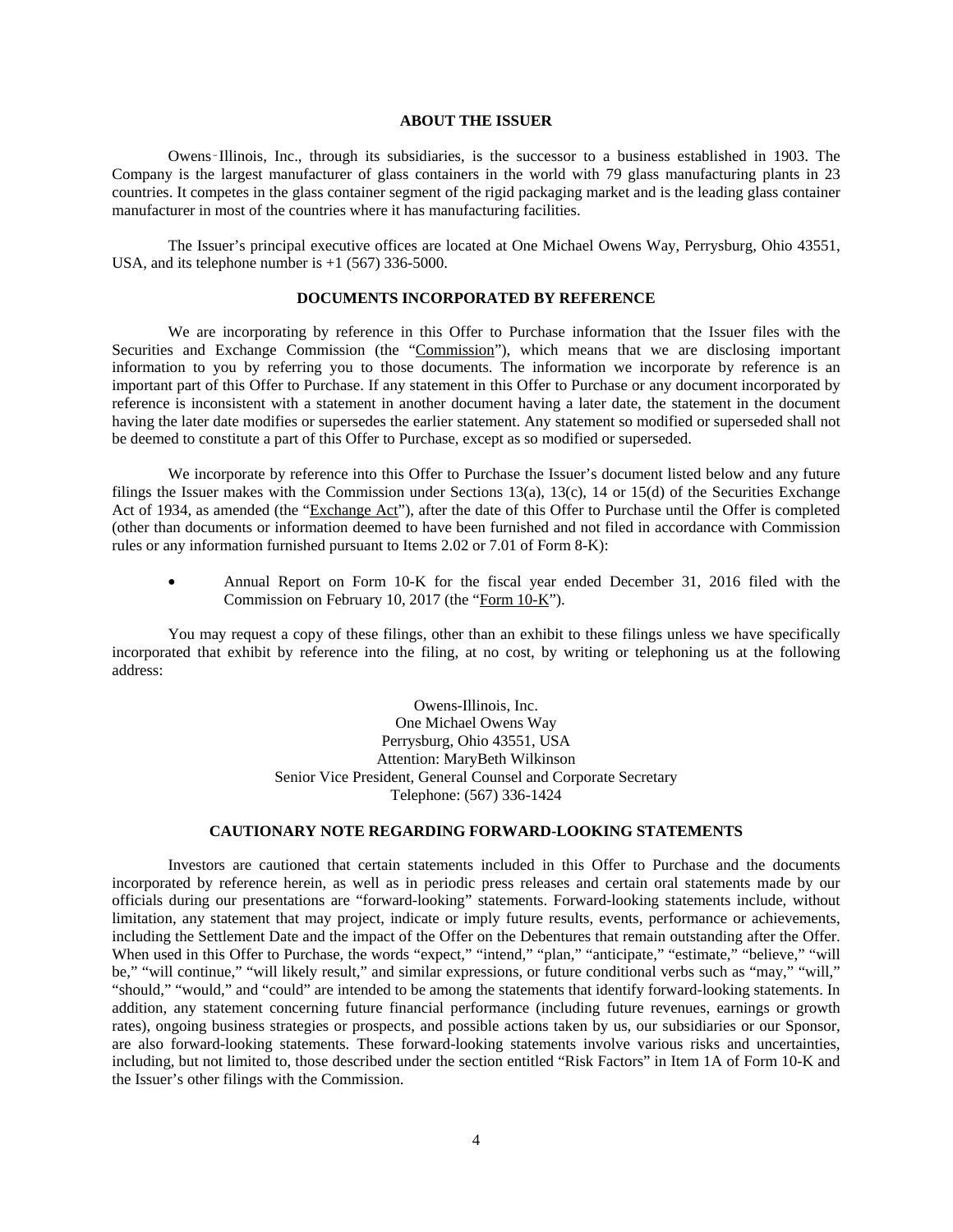Forward-looking statements are based on current expectations and projections about future events and are inherently subject to a variety of risks and uncertainties, many of which are beyond the control of our management team. All forward-looking statements in this Offer to Purchase and subsequent written and oral forward-looking statements attributable to us, or to persons acting on our behalf, are expressly qualified in their entirety by the cautionary statements in this paragraph. These risks and uncertainties are influenced by a variety of factors, including, among others:

- the Issuer's ability to integrate its acquisition (the "Vitro Acquisition") of the food and beverage glass containers business of Vitro, S.A.B. de C.V. and its subsidiaries as conducted in the United States, Mexico and Bolivia (the "Vitro Business") in a timely and cost effective manner, and to realize expected growth opportunities, cost savings and synergies from the Vitro Acquisition;
- foreign currency fluctuations relative to the U.S. dollar;
- changes in capital availability or cost, including interest rate fluctuations and the ability of the Issuer to refinance debt at favorable terms;
- the general political, economic and competitive conditions in markets and countries where the Issuer has operations, including uncertainties related to economic and social conditions, disruptions in capital markets, disruptions in the supply chain, competitive pricing pressures, inflation or deflation, and changes in tax rates and laws;
- the Issuer's ability to generate sufficient future cash flows to ensure the Issuer's goodwill is not impaired;
- consumer preferences for alternative forms of packaging;
- cost and availability of raw materials, labor, energy and transportation;
- the Issuer's ability to manage its cost structure, including its success in implementing restructuring plans and achieving cost savings;
- consolidation among competitors and customers;
- the Issuer's ability to acquire businesses and expand plants, integrate operations of acquired businesses and achieve expected synergies;
- unanticipated expenditures with respect to environmental, safety and health laws;
- the Issuer's ability to further develop its sales, marketing and product development capabilities;
- the Issuer's ability to prevent and detect cybersecurity threats against its information technology systems;
- the Issuer's ability to accurately estimate its total asbestos-related liability or to control the timing and occurrence of events relates to asbestos-related claims;
- changes in U.S. trade policies; and
- the Issuer's ability to achieve its strategic plan, and the other risk factors discussed in the Issuer's Annual Report on Form 10-K for the year ended December 31, 2016, incorporated by reference herein, and any subsequently filed Quarterly Report.

Developments in any of these areas could cause actual results to differ materially from those anticipated or projected or cause a significant reduction in the market price of our securities.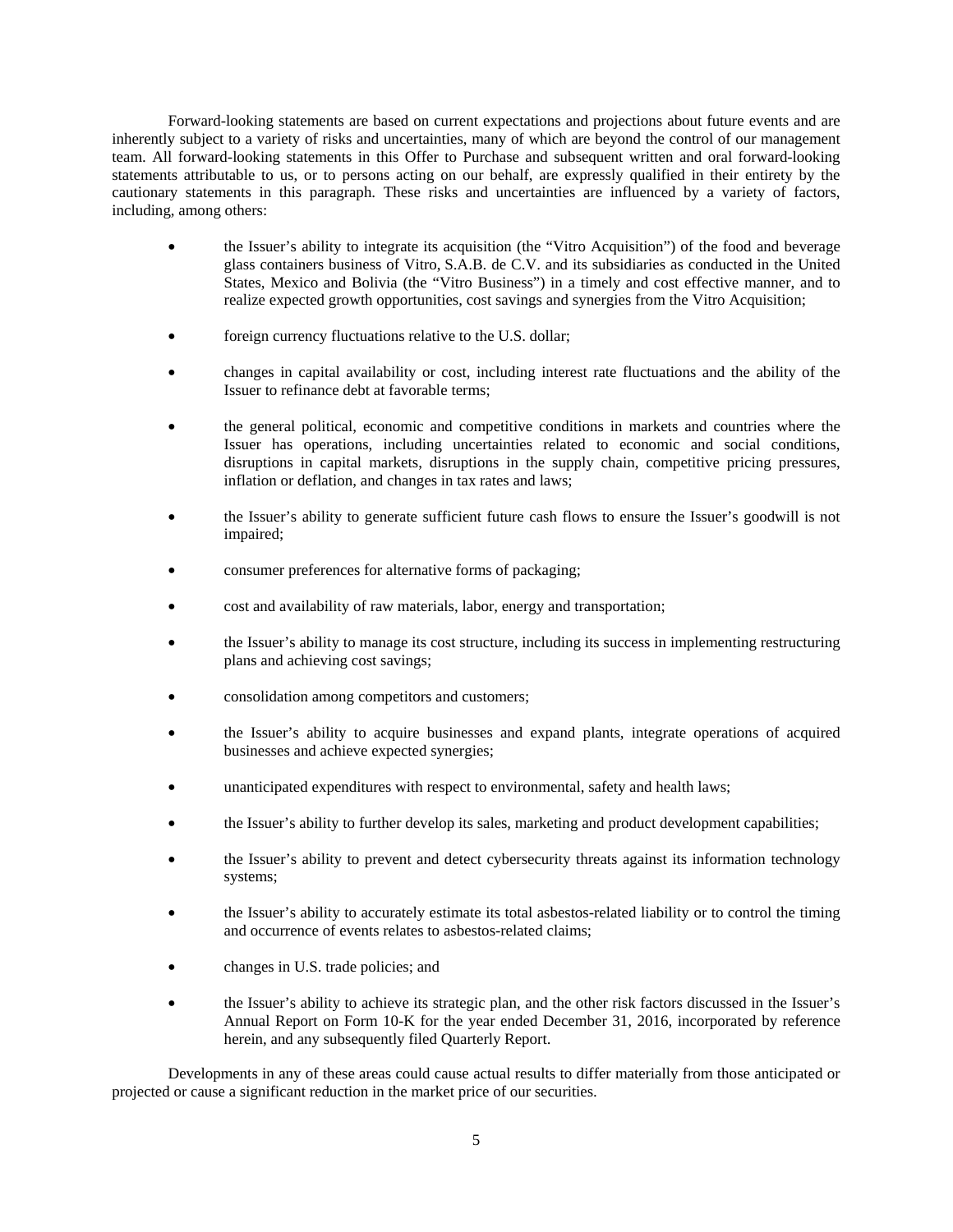The foregoing list of factors may not contain all of the risks and uncertainties that could affect us. In addition, in light of these factors, the matters referred to in the forward-looking statements contained or incorporated by reference in this Offer to Purchase may not in fact occur. Accordingly, undue reliance should not be placed on these statements. We undertake no obligation to publicly update or revise any forward-looking statements as a result of new information, future events or otherwise, except as otherwise required by law.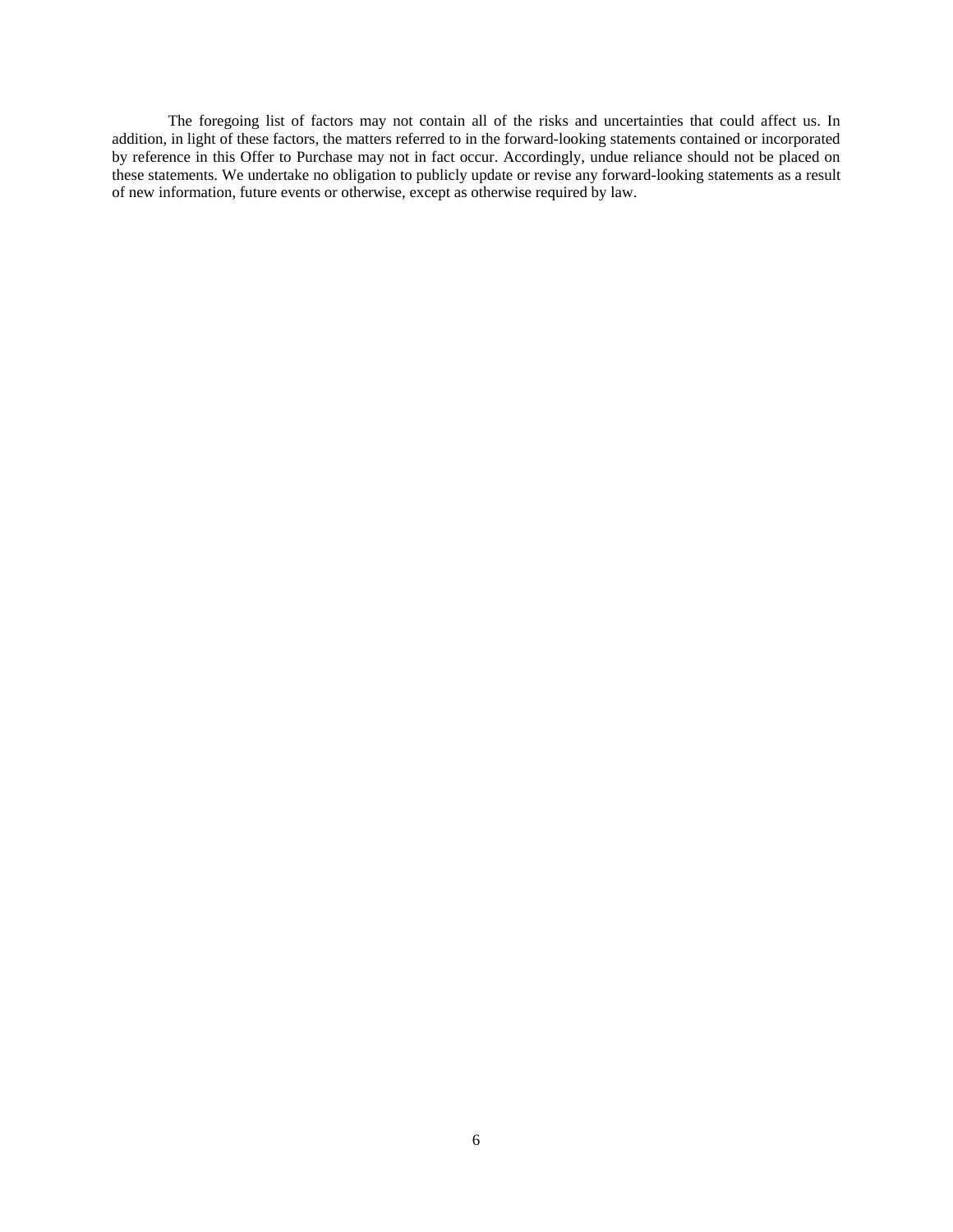## **TERMS OF THE OFFER**

#### **General**

Upon the terms and subject to the conditions set forth in the Offer Documents, the Issuer hereby offers to purchase for cash any and all of the outstanding Debentures. Only Debentures that are validly tendered in accordance with the procedures set forth herein before the Expiration Time will, upon the terms and subject to the conditions set forth in the Offer Documents, be eligible for acceptance by the Issuer and eligible to receive the Consideration, together with an amount equal to Accrued Interest thereon. Payment for Debentures accepted by the Issuer will be made on the Settlement Date or in the case of accepted Debentures delivered pursuant to the guaranteed delivery procedures described herein, payment will made on the Guaranteed Delivery Settlement Date. No such payments will be made with respect to the Debentures if the Offer is terminated. All conditions to the Offer, if any Debentures are to be accepted for purchase after the Expiration Time, will be either satisfied or waived by the Issuer, in its sole discretion, at or prior to the Expiration Time.

The following table sets forth the title of the Debentures, CUSIP for the Debentures, aggregate principal amount of Debentures outstanding and the Consideration:

| <b>Debentures</b>           | <b>CUSIP Number</b> | <b>Principal Amount Outstanding</b> | Consideration <sup>(1)</sup> |
|-----------------------------|---------------------|-------------------------------------|------------------------------|
| 7.80% Senior Debentures due |                     |                                     |                              |
| 2018                        | 690768 BF 2         | \$250,000,000                       | \$1,071.83                   |
|                             |                     |                                     |                              |

(1) Per \$1,000 principal amount of Debentures accepted for purchase and excluding accrued and unpaid interest. In addition to the Consideration, Holders whose Debentures are purchased in the Offer will be paid an amount in cash equal to Accrued Interest on Debentures accepted for purchase.

In the event of any dispute or controversy regarding the Consideration or the amount of Accrued Interest for Debentures tendered pursuant to the Offer, the Issuer's determination shall be conclusive and binding, absent manifest error.

In the event of a termination of the Offer with respect to the Debentures, all Debentures tendered pursuant to the Offer will be promptly returned to the tendering Holders.

The Issuer's obligation to accept for purchase, and to pay for, Debentures validly tendered pursuant to the Offer is subject to the satisfaction or waiver at or prior to the Expiration Time of certain conditions as set forth under "— Conditions to the Offer." **Subject to applicable laws and the terms set forth in this Offer to Purchase, the Issuer reserves the right, with respect to the Debentures, to (i) waive or modify in whole or in part any and all conditions to the Offer, (ii) extend the Expiration Time, (iii) upon failure of a condition set forth under "— Conditions to the Offer" at or prior to the Expiration Time, terminate the Offer or (iv) otherwise modify or amend the Offer in any respect.** The rights reserved by the Issuer in this paragraph are in addition to the Issuer's rights to terminate the Offer described in "—Conditions to the Offer." The Offer is not conditioned upon any minimum amount of Debentures being tendered.

Any amendment to the Offer with respect to the Debentures will apply to all Debentures tendered in the Offer. Any extension or amendment of the Expiration Time with respect to the Debentures will be followed as promptly as practicable by public announcement thereof, the announcement in the case of an extension of the Expiration Time to be issued no later than 9:00 a.m., New York City time, on the next New York City business day after the previously scheduled Expiration Time. Without limiting the manner in which any public announcement may be made, the Issuer shall have no obligation to publish, advertise or otherwise communicate any such public announcement other than by issuing a press release. Any Debentures that are tendered may be withdrawn at any time at or prior to the Expiration Time. See "—Withdrawal of Tenders."

If the Consideration is increased or decreased, the Offer will remain open at least five business days from the date the Issuer first gives notice to Holders, by public announcement prior to 10:00 a.m., New York City time, on the day of such increase or decrease. If the Issuer makes any other material change to the terms of the Offer, the Issuer will extend the Offer for at least three business days, if the Offer would otherwise expire during such period.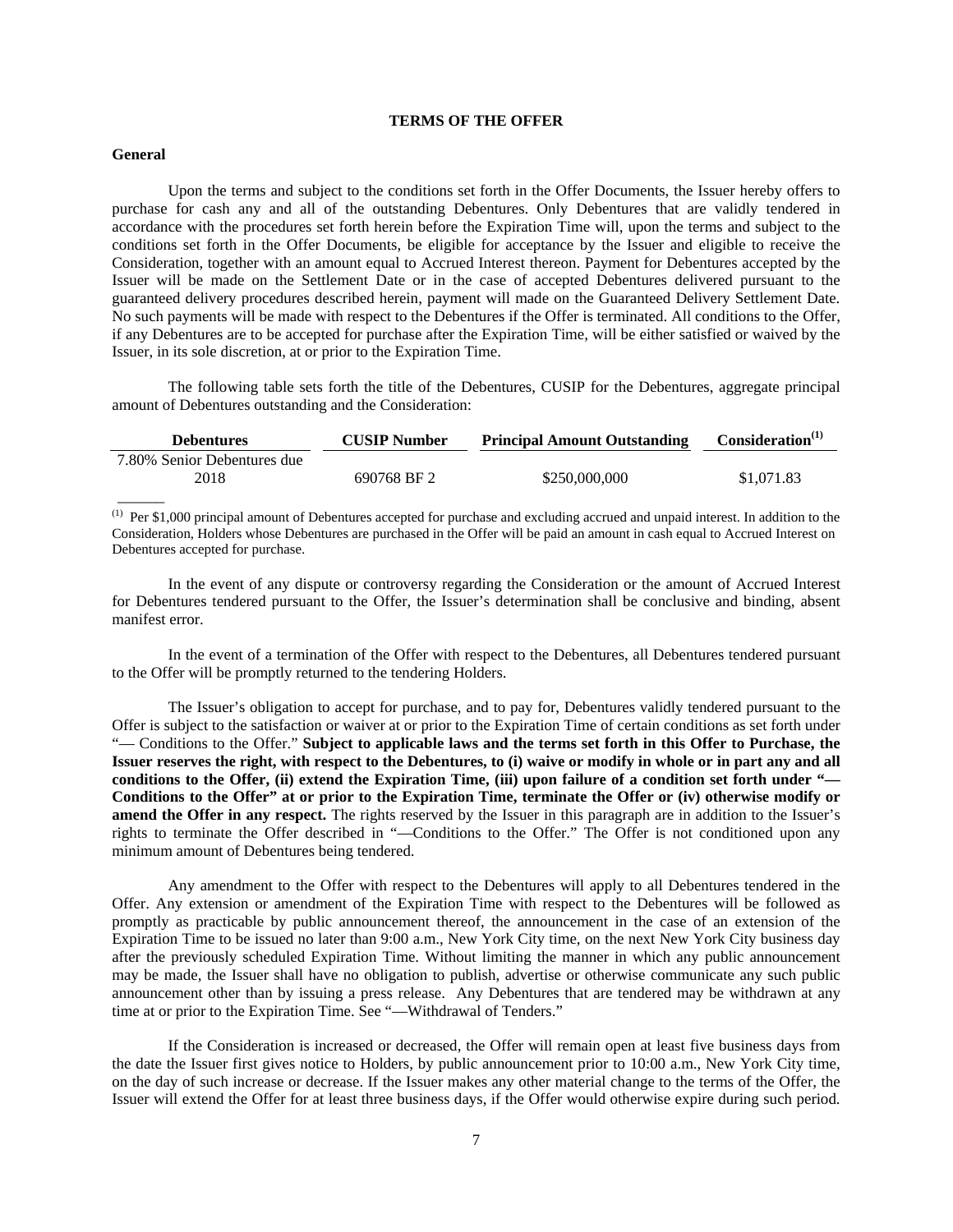The Issuer will announce any such change in a press release issued at least three business days, or in the case of a change in the Consideration, at least five business days, prior to the expiration of the Offer and prior to 10:00 a.m., New York City time, on the first day of such five- or three-business day period, as applicable. The Issuer will also describe any change in the Consideration to be paid in the Offer with respect to the Debentures in a Current Report on Form 8-K filed with the Commission prior to 12:00 noon, New York City time, on the first day of such fivebusiness day period. During any extension of the Offer, all Debentures previously tendered will remain subject to the Offer unless validly withdrawn at or prior to the Expiration Time.

#### **Purpose of the Offer**

The purpose of the Offer is to retire the debt associated with the Debentures. Any Debentures that are tendered and accepted in the Offer will be retired and canceled.

#### **Source of Funds**

The Issuer expects to fund the Offer and to pay all related fees and expenses in connection with the Offer with borrowings under its revolving credit facility. If the Offer is fully subscribed and Holders of any and all of the outstanding Debentures have validly tendered such Debentures at or prior to the Expiration Time, the Issuer will require approximately \$274 million to consummate the Offer, excluding associated fees and expenses.

#### **No Recommendation**

None of the Issuer, the Issuer's Board of Directors, the Tender Agent, the Information Agent, the Dealer Manager or the Trustee is making any recommendation as to whether you should tender your Debentures in response to the Offer or refrain from tendering any or all of your Debentures and none of them has authorized any person to make any such recommendation. Holders are urged to evaluate carefully all information in the Offer Documents, consult their own investment and tax advisors and make their own decisions whether to tender Debentures, and, if so, the principal amount of Debentures to tender.

#### **Limited Trading Market**

In the event that not all Debentures are validly tendered or the Issuer does not purchase all of the Debentures in the Offer, the trading market for Debentures that remain outstanding will become more limited. A bid for a debt security with a smaller outstanding principal amount available for trading (a smaller "float") may be lower than a bid for a comparable debt security with greater float. Therefore, the market price of any untendered or otherwise unpurchased Debentures may be adversely affected to the extent that the Debentures tendered and purchased pursuant to the Offer reduce the float. The reduced float may also tend to make the trading price more volatile. Holders of untendered or unpurchased Debentures may attempt to obtain quotations for such Debentures from their brokers; however, there can be no assurance that an active trading market will exist for the Debentures following the Offer. The extent of the public market for the Debentures following consummation of the Offer would depend upon the number of Holders holding Debentures remaining at such time, the aggregate principal amount of Debentures remaining at such time, the interest in maintaining a market in the Debentures on the part of securities firms and other factors. None of the Issuer, the Dealer Manager, the Information Agent or the Tender Agent has any duty to make a market in any remaining Debentures.

### **Subsequent Transactions in the Debentures**

In the event that the Issuer does not purchase all of the Debentures in the Offer, the Issuer or any of its affiliates may, from time to time, purchase Debentures in the open market, in privately negotiated transactions, through tender offers, exchange offers or otherwise, or may defease the Debentures. Any such future purchases may be on the same terms or on terms that are more or less favorable to Holders of Debentures than the terms of the Offer. Any such future purchases will depend on various factors existing at that time. There can be no assurance as to which of these alternatives (or combinations thereof) the Issuer or its affiliates will pursue in the future.

#### **Settlement of Debentures**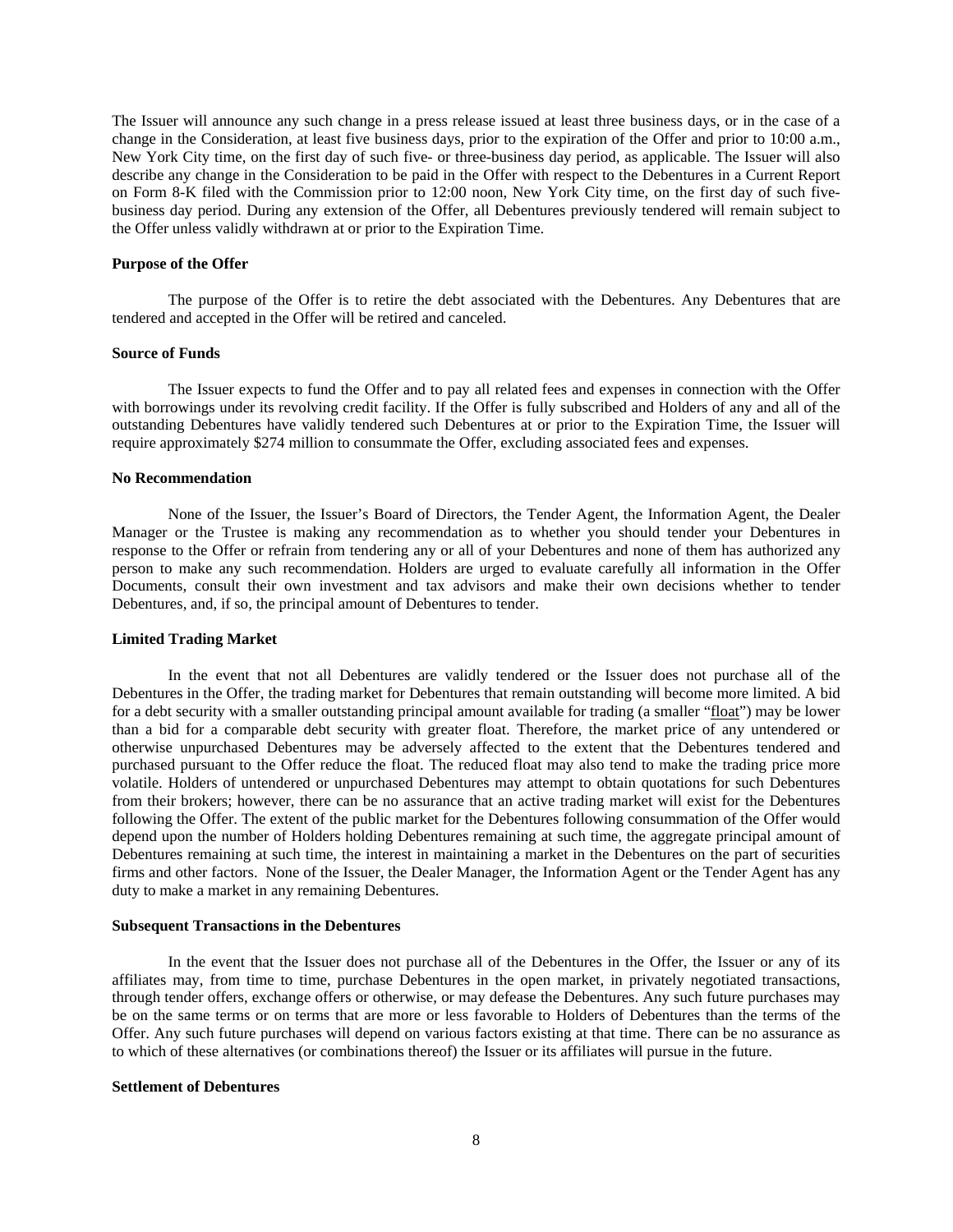Upon the terms and subject to the conditions of the Offer, the Issuer expects to accept for purchase on the Acceptance Date all of the Debentures that are validly tendered at or prior to the Expiration Time. With respect to Debentures accepted for purchase on the Acceptance Date and delivered at or prior to the Expiration Time, the Holders thereof will receive payment of the Consideration for such accepted Debentures on the Settlement Date, which date will be the date on or promptly after the Acceptance Date on which the Issuer deposits with DTC the Consideration for such Debentures, together with an amount equal to Accrued Interest thereon. With respect to accepted Debentures delivered pursuant to the guaranteed delivery procedures described below, the Holders thereof will receive payment of the Consideration for such Debentures on the Guaranteed Delivery Settlement Date, which date will be the business day after the Notice of Guaranteed Delivery Date, together with an amount equal to Accrued Interest thereon. For the avoidance of doubt, interest will cease to accrue on the Settlement Date for all Debentures accepted in the Offer.

Debentures may be tendered and accepted for payment only in principal amounts equal to minimum denominations of \$1,000 and integral multiples of \$1,000 in excess thereof. No alternative, conditional or contingent tenders will be accepted. Holders who tender less than all of their Debentures must continue to hold Debentures in the minimum authorized denomination of \$1,000 principal amount. Any Debentures that are validly tendered and accepted in the Offer will be retired and canceled.

## **Conditions to the Offer**

Notwithstanding any other provision of the Offer and in addition to (and not in limitation of) the Issuer's rights to extend the Offer and to otherwise modify or amend the terms of the Offer, in its sole discretion, the Issuer shall not be required to accept for payment, purchase or pay for, and may delay the acceptance for payment of, any Debentures validly tendered, in each event subject to Rule 14e-l(c) under the Exchange Act, and may terminate the Offer, if at or prior to the Expiration Time any of the following has occurred:

- there shall have been instituted, threatened or be pending any action, proceeding or investigation (whether formal or informal) (or there shall have been any material adverse development to any action or proceeding currently instituted, threatened or pending) before or by any court, governmental, regulatory or administrative agency or instrumentality, or by any other person, that challenges the making or consummation of the Offer or, in the sole judgment of the Issuer, would, or is reasonably likely to: (i) be materially adverse to the business, operations, properties, condition (financial or otherwise), assets, liabilities or prospects of the Issuer and its subsidiaries, taken as a whole, (ii) prohibit, prevent, restrict or delay consummation of the Offer, or (iii) materially impair the contemplated benefits of the Offer to the Issuer or be material to Holders in deciding whether to accept the Offer;
- an order, statute, rule, regulation, executive order, stay, decree, judgment or injunction shall have been proposed, enacted, entered, issued, promulgated, enforced or deemed applicable by any court or governmental, regulatory or administrative agency or instrumentality that, in the sole judgment of the Issuer, would, or is reasonably likely to, result in any of the consequences referred to in the bullet above;
- there shall have occurred or be likely to occur any event affecting the business, operations, properties, condition (financial or otherwise), assets, liabilities or prospects of the Issuer and its subsidiaries, taken as a whole, that, in the sole judgment of the Issuer, would, or is reasonably likely to, result in any of the consequences referred to in the second bullet above;
- the Trustee shall have objected in any respect to or taken action that, in the sole judgment of the Issuer, (i) could adversely affect the consummation of the Offer or (ii) challenges the validity or effectiveness of the procedures used by the Issuer in the making of the Offer or the acceptance of, or payment for, the Debentures; or
- there has occurred (i) any general suspension of, or limitation on prices for, trading in securities in the United States securities or financial markets, (ii) any significant adverse change in the price of the Debentures in the United States or other major securities or financial markets, (iii) a material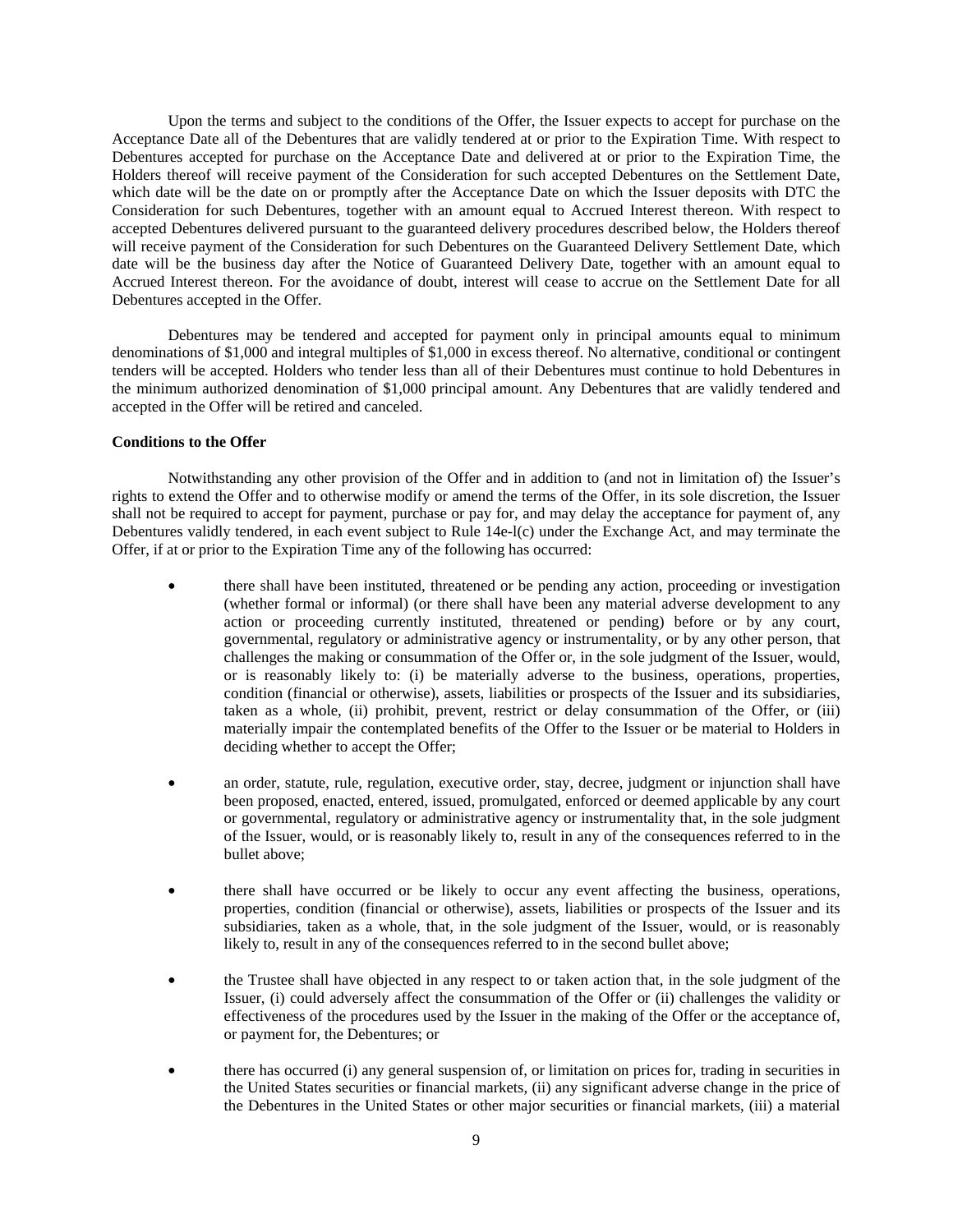impairment in the trading market for debt securities, (iv) a declaration of a banking moratorium or any suspension of payments in respect to banks in the United States or other major financial markets, (v) any limitation (whether or not mandatory) by any government or governmental, administrative or regulatory authority or agency, domestic or foreign, or other event that, in the reasonable judgment of the Issuer, might affect the extension of credit by banks or other lending institutions, (vi) a commencement of a war, armed hostilities, terrorist acts or other national or international calamity directly or indirectly involving the United States, or (vii) in the case of any of the foregoing existing on the date hereof, a material acceleration or worsening thereof.

The foregoing conditions are for the sole benefit of the Issuer and may be asserted by the Issuer at any time at or prior to the Expiration Time in its sole discretion and may be waived by the Issuer with respect to the Debentures, in whole or in part, at any time and from time to time, in the sole discretion of the Issuer. If any of the conditions are not satisfied or waived by the Issuer at or prior to the Expiration Time, the Issuer reserves the right in its sole discretion, subject to applicable law, to (i) return Debentures tendered pursuant to the Offer to tendering Holders; (ii) waive all unsatisfied conditions and accept for payment and purchase all Debentures that are validly tendered at or prior to the Expiration Time, (iii) extend the Expiration Time, (iv) otherwise modify or amend the Offer or (v) terminate or withdraw the Offer and not accept for purchase any Debentures not theretofore accepted for purchase pursuant to the Offer. The failure by the Issuer at any time to exercise any of the foregoing rights will not be deemed a waiver of any other right and each right will be deemed an ongoing right that may be asserted at any time and from time to time.

## **Acceptance for Payment and Payment for Debentures**

Pursuant to the terms of the Offer and upon satisfaction or waiver of the conditions of the Offer specified herein under "-Conditions to the Offer," the Issuer will (i) accept for purchase Debentures validly tendered (or defectively tendered, if in its sole discretion the Issuer waives such defect), (ii) promptly deposit with DTC, on the Settlement Date, the Consideration, plus an amount equal to Accrued Interest thereon, for Debentures that are validly tendered in the Offer and accepted for purchase and (iii) promptly pay on the Guaranteed Delivery Settlement Date, the Consideration for accepted Debentures delivered pursuant to the guaranteed delivery procedures set forth herein, plus an amount equal to Accrued Interest thereon.

Debentures will be accepted for purchase in base denominations of \$1,000 and in integral multiples of \$1,000 in excess thereof.

For purposes of the Offer, tendered Debentures will be deemed to have been accepted for purchase, if, as and when the Issuer gives oral or written notice thereof to the Tender Agent. Payment for Debentures accepted for purchase shall be made on the Settlement Date by the deposit of the Consideration for such Debentures, plus an amount equal to Accrued Interest thereon, in immediately available funds with DTC. Under no circumstances will additional interest on the Consideration be payable by the Issuer after the Settlement Date by reason of any delay on the part of the guaranteed delivery procedures, the Tender Agent or DTC in making payment to Holders.

The Issuer expressly reserves the right, in its sole discretion and subject to Rule 14e-1(c) under the Exchange Act, to delay acceptance for purchase of or payment for Debentures in order to comply, in whole or in part, with any applicable law. See "-Conditions to the Offer." In all cases, payment by the Tender Agent or DTC to Holders or beneficial owners of the Consideration for the Debentures purchased pursuant to the Offer will be made only after receipt by the Tender Agent of (i) a timely confirmation of a book-entry transfer of such Debentures into the Tender Agent's account at DTC pursuant to the procedures set forth under "—Procedure for Tendering Debentures" (a "Book-Entry Confirmation") and (ii) a properly completed and duly executed Letter of Transmittal (or manually signed facsimile thereof), with any required signature guarantees and any other documents required by the Letter of Transmittal, or a properly transmitted Agent's Message (as defined below) through ATOP, as applicable.

Tendering Holders will not be obligated to pay brokerage fees or commissions to the Dealer Manager, the Information Agent, the Tender Agent or the Issuer. If payment is to be made to, or if Debentures not tendered or purchased are to be registered in the name of or delivered to, any persons other than the registered owners, or if tendered Debentures are registered in the name of any persons other than the persons signing the Letter of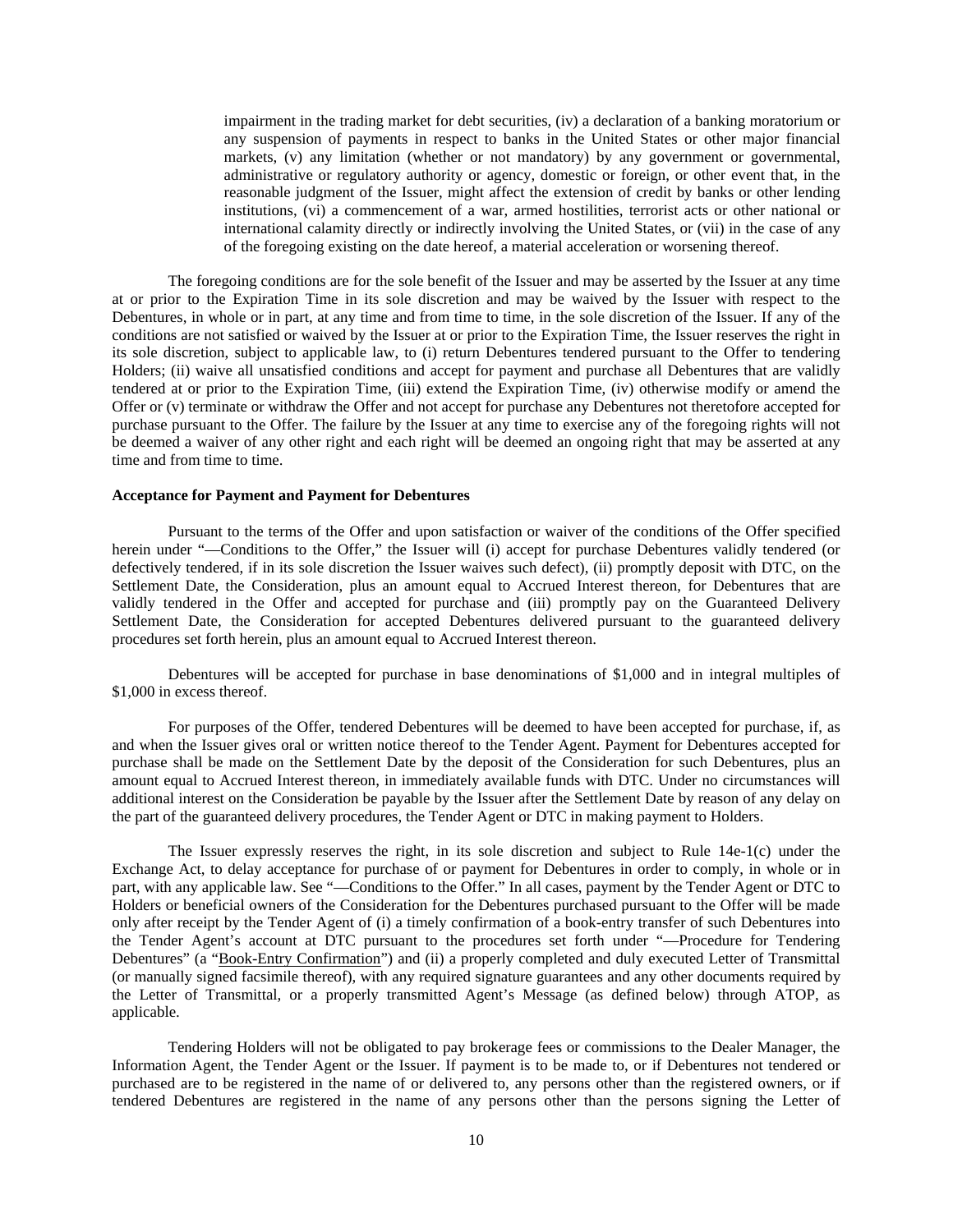Transmittal, the amount of any transfer taxes (whether imposed on the registered Holder or such other person) payable on account of the transfer to such other person will be deducted from the payment unless satisfactory evidence of the payment of such taxes or exemption therefrom is submitted.

The Issuer reserves the right to transfer or assign, in whole at any time or in part from time to time, to one or more affiliates, the right to purchase Debentures tendered delivered pursuant to the Offer, but any such transfer or assignment will not relieve the Issuer of its obligations under the Offer or prejudice the rights of tendering Holders to receive payment of the Consideration, for Debentures validly tendered pursuant to the Offer and accepted for purchase by the Issuer.

## **Procedure for Tendering Debentures**

The method of delivery of Debentures, the Letter of Transmittal and the guaranteed delivery procedures, any required signature guarantees and all other required documents, including delivery through DTC and any acceptance of an Agent's Message transmitted through ATOP, is at the election and risk of the Holder tendering Debentures and delivering the Letter of Transmittal and the Notice of Guaranteed Delivery or transmitting an Agent's Message and, except as otherwise provided in the Letter of Transmittal or the Notice of Guaranteed Delivery, delivery will be deemed made only when actually received by the Tender Agent. If delivery is by mail, it is suggested that the Holder use properly insured, registered mail with return receipt requested and that the mailing be made sufficiently in advance of the Expiration Time to permit delivery to the Tender Agent at or prior to such time. Manually signed facsimile copies of the Letter of Transmittal or the Notice of Guaranteed Delivery, properly completed and duly executed, will be accepted. **In no event shall the Holder send any Debentures to the Dealer Manager, the Information Agent or the Issuer.**

*Tender of Debentures.* For a tender of Debentures to be valid and for a Holder to be eligible to receive payment for Debentures that are tendered, the Debentures must be delivered to the Tender Agent pursuant to the book-entry delivery procedures described below and either:

- the Tender Agent must receive from the DTC participant in whose account the Debentures are held at DTC, at the address of the Tender Agent set forth on the back cover of this Offer to Purchase, a properly completed and duly executed Letter of Transmittal (or a manually signed facsimile thereof); or
- an acceptance of the Offer must be transmitted to the Tender Agent in accordance with DTC's ATOP procedures,

in each case at or prior to the Expiration Time or in accordance with the guaranteed delivery procedures described herein.

A beneficial owner of Debentures held through a nominee must instruct the nominee to tender the beneficial owner's Debentures on behalf of the beneficial owner.

The Tender Agent and DTC have confirmed that the Offer is eligible for ATOP. Accordingly, DTC participants may electronically transmit their acceptance of the Offer by causing DTC to transfer Debentures to the Tender Agent in accordance with DTC's ATOP procedures for transfer. DTC will then send an Agent's Message to the Tender Agent. Holders using ATOP must allow sufficient time for completion of the ATOP procedures during normal business hours of DTC at or prior to the Expiration Time. If the ATOP procedures are used, the DTC participant in whose account the Debentures are held at DTC need not complete and physically deliver the Letter of Transmittal to the Tender Agent. Holders whose Debentures are held through Clearstream or Euroclear must transmit their acceptance in accordance with the requirements of Clearstream and Euroclear in sufficient time for such tenders to be timely made at or prior to the Expiration Time. Holders should note that such clearing systems may require that action be taken a day or more prior to the Expiration Time.

The term "Agent's Message" means a message transmitted by DTC, received by the Tender Agent and forming part of the Book-Entry Confirmation, which states that DTC has received an express and unconditional acknowledgment from the DTC participant tendering Debentures that are the subject of such Book-Entry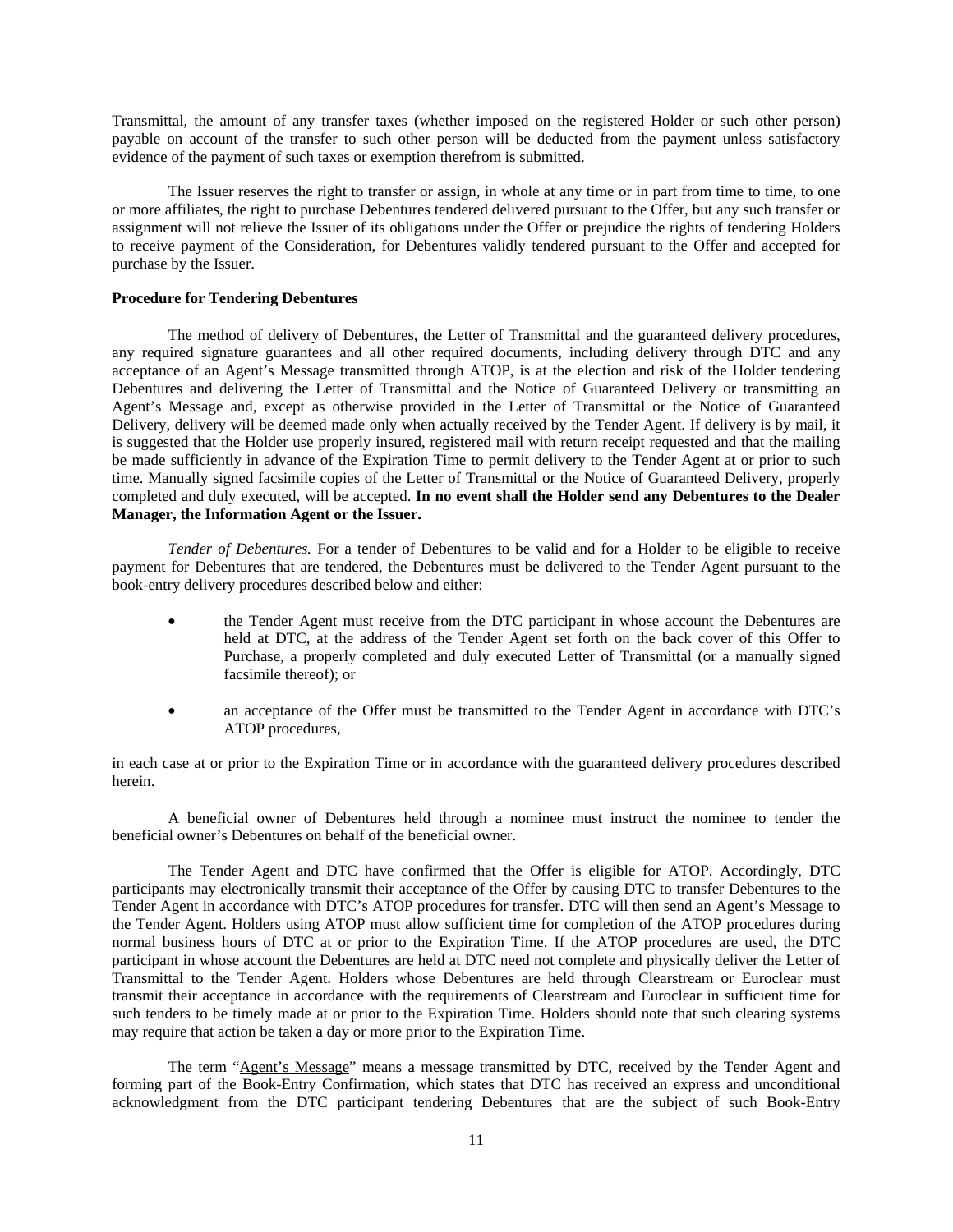Confirmation that such DTC participant has received and agrees to be bound by the terms of the Offer as set forth in the Offer Documents and that the Issuer may enforce such agreement against such DTC participant.

*Guaranteed Delivery.* If a Holder desires to tender Debentures pursuant to the Offer and the Holder cannot complete the procedure for book-entry transfer on a timely basis, or if time will not permit all required documents to reach the Tender Agent before the Expiration Time, the Holder may nevertheless tender Debentures, provided that the Holder satisfies all of the following conditions:

- the Holder makes the tender by or through an eligible guarantor institution;
- the amount tendered is in minimum denominations of \$1,000 and integral multiples of \$1,000 in excess thereof, subject to the requirement that Holders who tender less than all of their Debentures must continue to hold Debentures in the minimum authorized denomination of \$1,000 principal amount;
- the Tender Agent receives by mail, overnight courier or facsimile transmission, before the Expiration Time, a properly completed and duly executed Notice of Guaranteed Delivery; and
- the Tender Agent receives a timely Book-Entry Confirmation, together with a properly completed and duly executed Letter of Transmittal (or a manually signed facsimile thereof), with any required signature guarantees and any other documents required by the Letter of Transmittal, or a properly transmitted Agent's Message, as applicable, by the Notice of Guaranteed Delivery Date.

Guaranteed deliveries will be required to be provided by no later than 5:00 p.m., New York City time on the second business day after the Expiration Time (the "Notice of Guaranteed Delivery Date"), which is expected to be March 16, 2017. The Guaranteed Delivery Settlement Date is expected to take place on March 17, 2017. If the Holder is executing the tender through ATOP, the DTC participant need not complete and physically deliver the Notice of Guaranteed Delivery, but such DTC participant will be bound by the terms of the Offer.

**FOR THE AVOIDANCE OF DOUBT, THE DELIVERY OF SUCH NOTES TENDERED BY GUARANTEED DELIVERY PROCEDURES WILL BE MADE NO LATER THAN 5:00 P.M., NEW YORK CITY TIME, ON THE SECOND BUSINESS DAY AFTER THE EXPIRATION TIME; PROVIDED, THAT INTEREST WILL CEASE TO ACCRUE ON THE SETTLEMENT DATE FOR ALL NOTES ACCEPTED IN THE OFFER, INCLUDING THOSE TENDERED BY THE GUARANTEED DELIVERY PROCEDURES SET FORTH ABOVE, AND UNDER NO CIRCUMSTANCES WILL ADDITIONAL INTEREST ON THE CONSIDERATION BE PAYABLE BY THE ISSUER AFTER THE SETTLEMENT DATE BY REASON OF ANY DELAY ON THE PART OF THE GUARANTEED DELIVERY PROCEDURES.** 

**THE LETTER OF TRANSMITTAL, THE NOTES TENDERED AND THE NOTICE OF GUARANTEED DELIVERY SHOULD BE SENT ONLY TO THE TENDER AGENT, AND NOT TO THE ISSUER, THE DEALER MANAGER, THE INFORMATION AGENT OR TO ANY BOOK-ENTRY TRANSFER FACILITY.** 

**THE METHOD OF DELIVERY OF NOTES, THE LETTER OF TRANSMITTAL, THE NOTICE OF GUARANTEED DELIVERY AND ALL OTHER REQUIRED DOCUMENTS TO THE TENDER AGENT IS AT THE ELECTION AND RISK OF THE HOLDER TENDERING NOTES. DELIVERY OF SUCH DOCUMENTS WILL BE DEEMED MADE ONLY WHEN ACTUALLY RECEIVED BY THE TENDER AGENT. IF DELIVERY IS BY MAIL, IT IS SUGGESTED THAT THE HOLDER USE PROPERLY INSURED, REGISTERED MAIL WITH RETURN RECEIPT REQUESTED AND THAT THE MAILING BE MADE SUFFICIENTLY IN ADVANCE OF THE EXPIRATION TIME TO PERMIT DELIVERY TO THE TENDER AGENT AT OR PRIOR TO SUCH TIME. NO ALTERNATIVE, CONDITIONAL OR CONTINGENT TENDERS OF NOTES WILL BE ACCEPTED.** 

*Signature Guarantees.* Signatures on the Letter of Transmittal must be guaranteed by a firm that is a participant in the Security Transfer Agents Medallion Program, the New York Stock Exchange Medallion Signature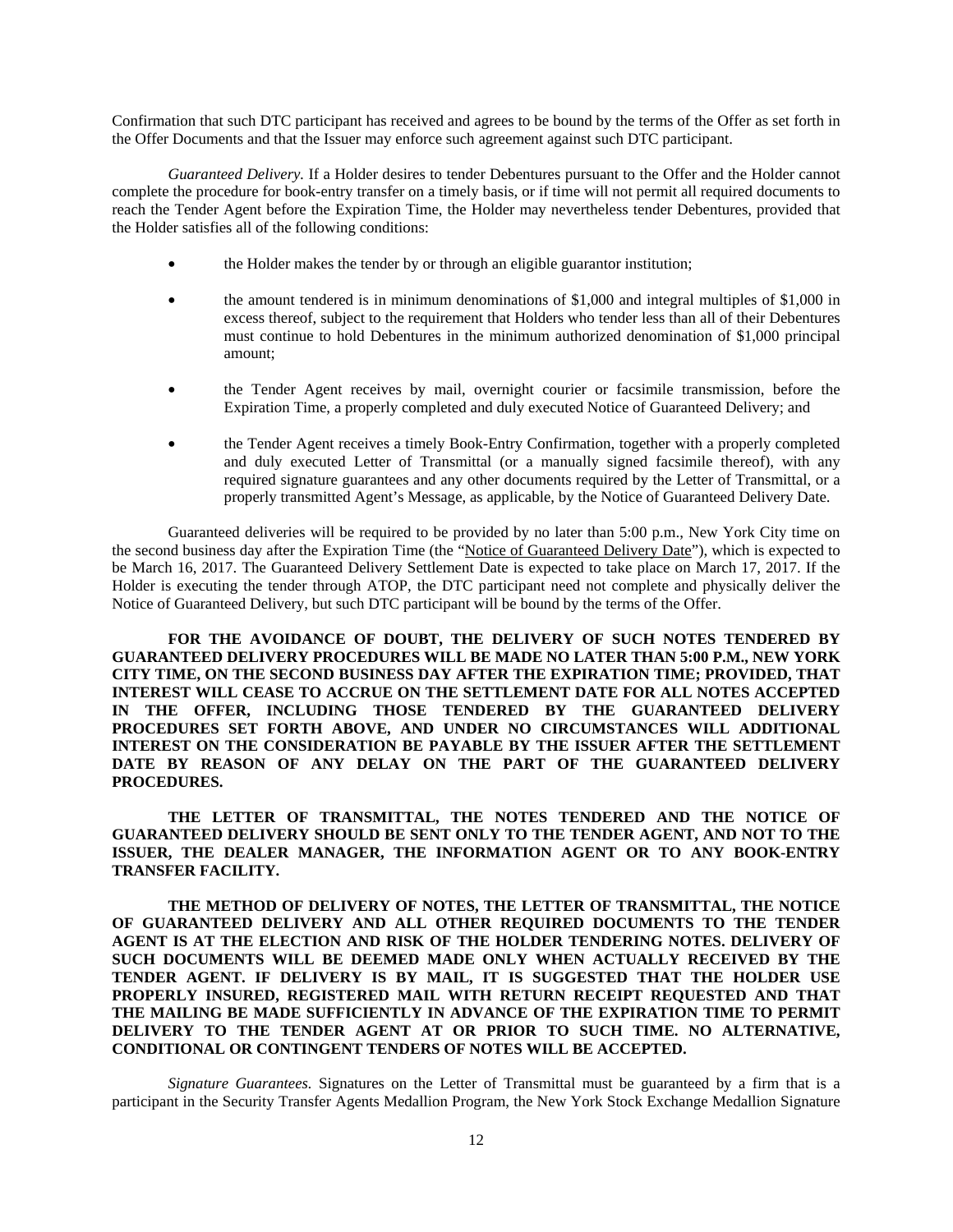Program or the Stock Exchange Medallion Program (generally a member of a registered national securities exchange, a member of the Financial Industry Regulatory Authority, Inc. or a commercial bank or trust company having an office in the United States) (an "Eligible Institution"), unless (i) the Letter of Transmittal is signed by the registered Holder of the Debentures tendered therewith (or by a participant in DTC whose name appears on a security position listing it as the owner of such Debentures) and payment of the Consideration is to be made, or if any Debentures for principal amounts not tendered or not accepted for purchase are to be issued, directly to such Holder (or, if tendered by a participant in DTC, any Debentures for principal amounts not tendered or not accepted for purchase are to be credited to such participant's account at DTC), or (ii) such Debentures are tendered for the account of an Eligible Institution.

*Book-Entry Transfer.* The Tender Agent will establish a new account or utilize an existing account with respect to the Debentures at DTC (DTC being a "Book-Entry Transfer Facility") for purposes of the Offer promptly after the date of this Offer to Purchase (to the extent such arrangements have not been made previously by the Tender Agent), and any financial institution that is a participant in DTC and whose name appears on a security position listing as the owner of the Debentures may make book-entry delivery of Debentures by causing DTC to transfer such Debentures into the Tender Agent's account in accordance with DTC's procedures for such transfer. Delivery of documents to DTC in accordance with such Book-Entry Transfer Facility's procedures does not constitute delivery to the Tender Agent.

*Other Matters.* Notwithstanding any other provision hereof, payment for Debentures accepted for purchase pursuant to the Offer will in all cases be made only after timely receipt by the Tender Agent of (i) a timely Book-Entry Confirmation pursuant to the procedures set forth above and (ii) a properly completed and duly executed Letter of Transmittal (or manually signed facsimile thereof), with any required signature guarantees and any other documents required by the Letter of Transmittal, or a properly transmitted Agent's Message through ATOP, as applicable.

Tenders of Debentures pursuant to any of the procedures described above, and acceptance thereof by the Issuer for purchase, will constitute a binding agreement between the Issuer, on one hand, and the tendering Holder of the Debentures, on the other, upon the terms and subject to the conditions of the Offer.

By executing a Letter of Transmittal or delivering an Agent's Message, and subject to and effective upon acceptance for purchase of, and payment for, the Debentures tendered therewith, a tendering Holder irrevocably sells, assigns and transfers to or upon the order of the Issuer all right, title and interests in and to all the Debentures tendered thereby, waives any and all other rights with respect to the Debentures and releases and discharges the Issuer from any and all claims such Holder may have now, or may have in the future, arising out of, or related to, the Debentures, including without limitation any claims that such Holder is entitled to receive additional principal or interest payments with respect to the Debentures.

All questions as to the form of all documents and the validity (including time of receipt) and acceptance of all tenders of Debentures will be determined by the Issuer, in its sole discretion, the determination of which shall be conclusive and binding. Alternative, conditional or contingent tenders of Debentures will not be considered valid. The Issuer reserves the right to reject any or all tenders of Debentures that are not in proper form or the acceptance of which may be unlawful. The Issuer also reserves the right to waive any defects, irregularities or conditions of tender as to particular Debentures. A waiver of any defect or irregularity with respect to the tender of one Debenture shall not constitute a waiver of the same or any other defect or irregularity with respect to the tender of any other Debenture.

Any defect or irregularity in connection with tenders of Debentures must be cured within such time as the Issuer determines, unless waived by the Issuer. Tenders of Debentures shall not be deemed to have occurred until all defects and irregularities have been waived by the Issuer or cured. None of the Issuer, the Dealer Manager, the Tender Agent, the Information Agent or any other person will be under any duty to give notice of any defects or irregularities in tenders of Debentures or will incur any liability to Holders for failure to give such notice.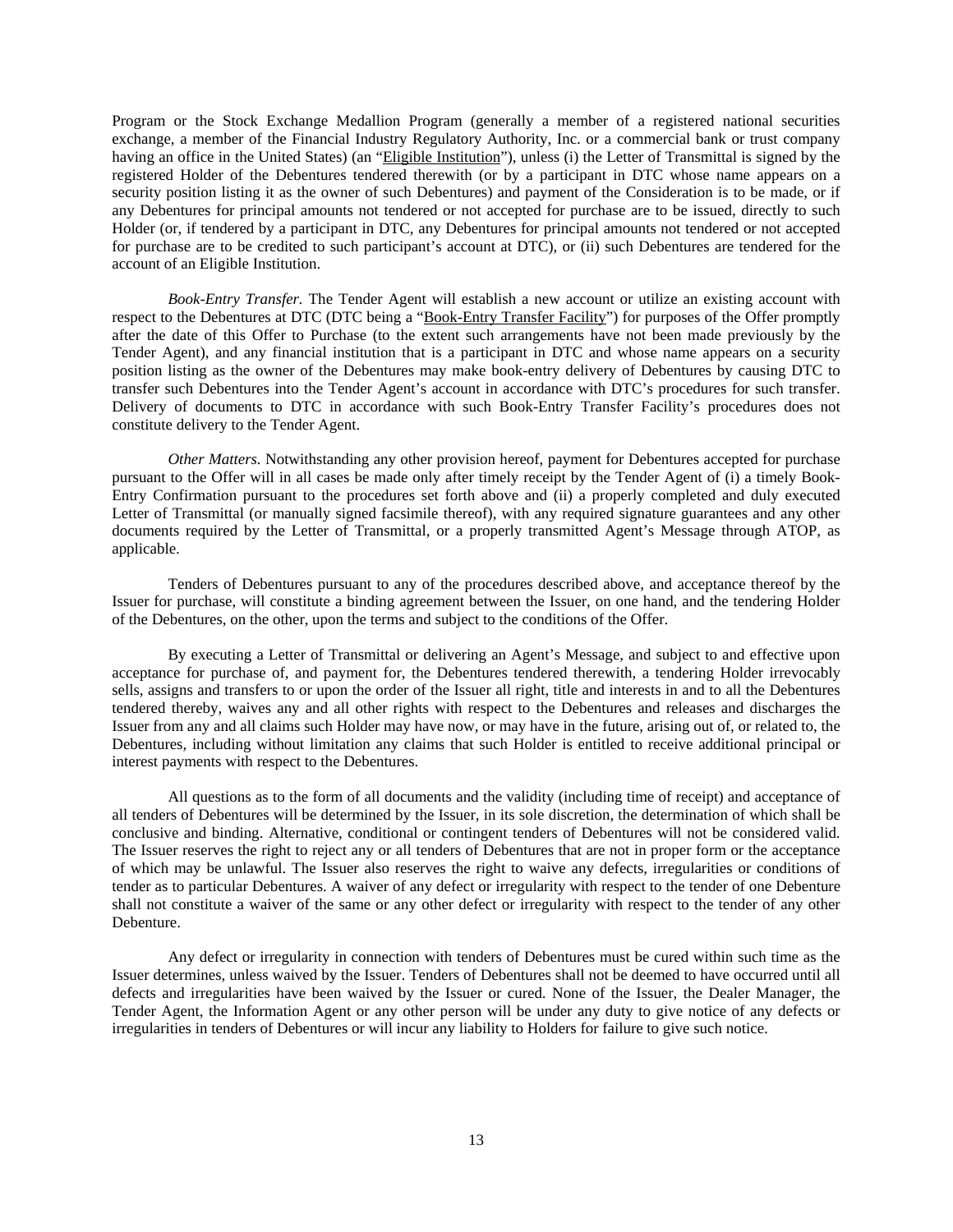## **Withdrawal of Tenders**

Debentures tendered may be withdrawn at any time before the earlier of (i) the Expiration Time and (ii) if the Offer is extended, the 10th business day after the commencement of the Offer. In addition, tendered Debentures may be withdrawn at any time after the 60th business day after the commencement of the Offer if for any reason the Offer has not been consummated within 60 business days after commencement. In the event of a termination of the Offer with respect to the Debentures, such Debentures will be credited to the account maintained at DTC from which such Debentures were delivered. If the Issuer makes a material change in the terms of the Offer or the information concerning the Offer or waives a material condition of the Offer, the Issuer will disseminate additional Offer materials and extend the Offer for at least three business days, if the Offer would otherwise expire during such period or otherwise to the extent required by law. If the consideration to be paid in the Offer is increased or decreased, the Offer will remain open at least five business days from the date the Issuer first gives notice to Holders, by public announcement, of such increase or decrease. In addition, the Issuer may, if it deems appropriate, extend the Offer for any other reason.

For a withdrawal of Debentures tendered at or prior to the Expiration Time to be effective, a properly transmitted "Request Message" through ATOP or a notice of withdrawal must be delivered to the Tender Agent at or prior to the Expiration Time.

Any such notice of withdrawal must (i) specify the name of the participant in the Book-Entry Transfer Facility whose name appears on the security position listing as the owner of such Debentures, (ii) contain the description of the Debentures to be withdrawn and the aggregate principal amount represented by such Debentures, (iii) if other than a notice transmitted through ATOP, be signed by the Holder of such Debentures in the same manner as the original signature on the Letter of Transmittal by which such Debentures were tendered (including any required signature guarantees), or be accompanied by (A) documents of transfer sufficient to have the trustee for such Debentures register the transfer of the Debentures into the name of the person withdrawing such Debentures and (B) a properly completed irrevocable proxy authorizing such person to effect such withdrawal on behalf of such Holder, and (iv) specify the name and number of the account at the Book-Entry Transfer Facility to be credited with withdrawn Debentures. If the Debentures to be withdrawn have been delivered or otherwise identified to the Tender Agent, a signed notice of withdrawal is effective immediately upon written or facsimile notice of such withdrawal, even if physical release is not yet effected.

Any permitted withdrawal of Debentures may not be rescinded, and any Debentures validly withdrawn will thereafter be deemed not validly tendered for purposes of the Offer; provided, however, that validly withdrawn Debentures may be retendered by again following one of the appropriate procedures described herein at any time at or prior to the Expiration Time.

If following the Expiration Time, the Issuer is delayed in its acceptance for purchase of Debentures or is unable to purchase Debentures pursuant to the Offer for any reason, then, without prejudice to the Issuer's rights hereunder, tendered Debentures may be retained by the Tender Agent on behalf of the Issuer and may not be withdrawn (subject to Rule 14e-l(c) under the Exchange Act, which requires that a company pay the consideration offered or return the securities deposited by or on behalf of the investor promptly after the termination or withdrawal of a tender offer), except as otherwise provided herein. All questions as to the validity, form and eligibility (including time of receipt) of notices of withdrawal of Debentures will be determined by the Issuer, in its sole discretion (whose determination shall be final and binding). None of the Issuer, the Dealer Manager, the Tender Agent, the Information Agent, the Trustee or any other person will be under any duty to give notice of any defects or irregularities in any notice of withdrawal, or incur any liability for failure to give any such notice.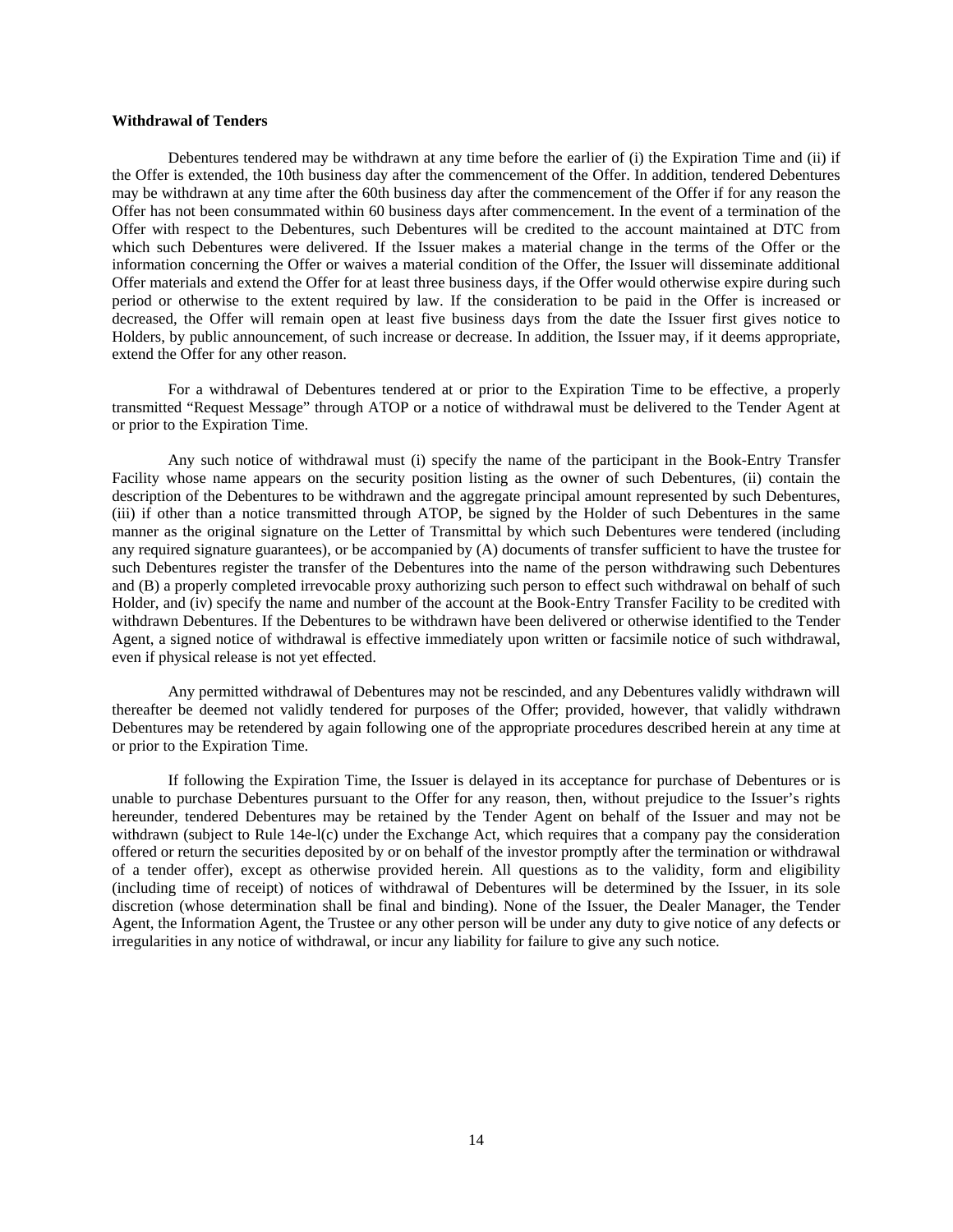## **CERTAIN U.S. FEDERAL INCOME TAX CONSEQUENCES**

The following is a general discussion of certain U.S. federal income tax consequences of the Offer that may be relevant to Holders of the Debentures. This discussion is for general information only and does not consider all aspects of U.S. federal income taxation that may be relevant to a particular Holder in light of the Holder's individual circumstances or to certain types of Holders subject to special tax rules, including, without limitation, banks, financial institutions, broker-dealers, insurance companies, tax-exempt entities, dealers in securities, regulated investment companies, real estate investment trusts, traders in securities who elect to apply a mark-to-market method of accounting, persons that hold Debentures as part of a hedging, integrated or conversion transaction or a straddle or other risk reduction strategy, U.S. Holders (as defined below) whose "functional currency" is not the U.S. dollar, persons subject to the alternative minimum tax, and S corporations, partnerships and other pass-through entities (or investors in such entities). This discussion only addresses Holders that are treated as selling the Debentures for cash for U.S. federal income tax purposes. In addition, this discussion does not address state, local or non-U.S. tax considerations with respect to the Offer, any U.S. federal tax considerations other than U.S. federal income taxation (such as estate or gift taxes) or the impact of the Medicare contribution tax on net investment income. This summary assumes that U.S. Holders have held their Debentures as "capital assets" within the meaning of Section 1221 of the Internal Revenue Code of 1986, as amended (the "Code") (generally, property held for investment).

This discussion is based on the Code, Treasury Regulations promulgated thereunder, judicial decisions, and published rulings and administrative pronouncements of the U.S. Internal Revenue Service (the "IRS"), in each case in effect as of the date hereof, all of which are subject to change, perhaps retroactively, which could result in U.S. federal income tax considerations that are different from those discussed below. The Issuer has not sought and will not seek any rulings from the IRS with respect to the U.S. federal income tax considerations described herein and, as a result, there can be no assurance that the IRS will not challenge one or more of the tax consequences described herein or that a court would not agree with the IRS.

For purposes of this discussion, a "U.S. Holder" is a beneficial owner of a Debenture that for U.S. federal income tax purposes is, or is treated as, any of the following: (i) an individual who is a citizen or resident of the United States; (ii) a corporation created or organized under the laws of the United States, any state thereof or the District of Columbia; (iii) an estate the income of which is subject to U.S. federal income tax regardless of its source; or (iv) a trust that  $(x)$  is subject to the primary supervision of a U.S. court and all substantial decisions of which are subject to the control of one or more "United States persons" (within the meaning of Section 7701(a)(30) of the Code), or (y) has a valid election in effect to be treated as a United States person for U.S. federal income tax purposes.

For purposes of this discussion, a "Non-U.S. Holder" means a beneficial owner of a Debenture that for U.S. federal income tax purposes is an individual, a corporation, an estate or a trust that is not a U.S. Holder. Non-U.S. Holders should consult their tax advisors to determine the U.S. federal, state, local, foreign and other tax consequences that may be relevant to them in light of their particular circumstances.

If an entity treated as a partnership for U.S. federal income tax purposes holds Debentures, the tax treatment of a partner in the partnership will depend on the status of the partner, the activities of the partnership and certain determinations made at the partner level. Accordingly, partnerships holding Debentures and the partners in such partnerships should consult their tax advisors.

#### **Tendering U.S. Holders**

#### *Sale of Debentures Pursuant to the Offer*

The receipt of cash by a U.S. Holder in exchange for a Debenture pursuant to the Offer will be a taxable transaction for U.S. federal income tax purposes. A U.S. Holder tendering a Debenture generally will recognize gain or loss in an amount equal to the difference, if any, between (i) the amount of cash received in exchange for such Debenture (other than any amount allocable to accrued but unpaid interest on such Debenture, which will be taxable as described below), and (ii) the U.S. Holder's "adjusted tax basis" in such Debenture at the time of sale.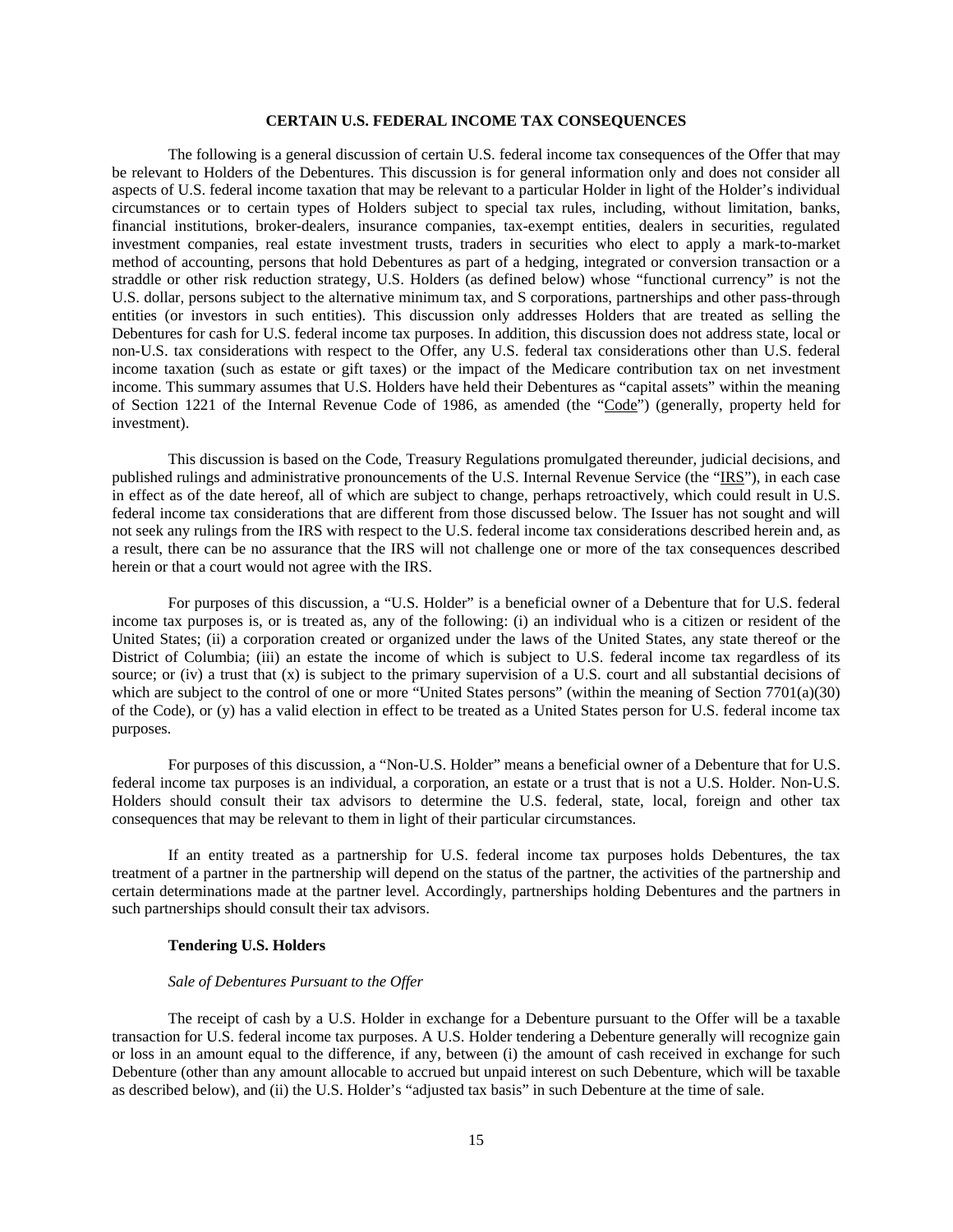Generally, a U.S. Holder's adjusted tax basis in a Debenture will equal the cost of the Debenture, increased by market discount, if any, previously included in the U.S. Holder's income with respect to the Debenture (pursuant to an election to include market discount in income currently as it accrues), and reduced (but not below zero) by any amortizable bond premium that an electing U.S. Holder has previously amortized. Amortizable bond premium is generally defined as the excess of a U.S. Holder's tax basis in the Debenture immediately after its acquisition by such U.S. Holder over the Debenture's principal amount. Subject to the market discount rules discussed below, gain or loss recognized by a U.S. Holder tendering a Debenture generally will be capital gain or loss, and will be longterm capital gain or loss if the U.S. Holder's holding period for the Debenture is more than one year at the time of the sale. Non-corporate taxpayers generally are subject to reduced rates of U.S. federal income taxation on net longterm capital gains. The deductibility of capital losses is subject to certain limitations. Amounts received by a U.S. Holder in respect of accrued and unpaid stated interest on a Debenture generally will be taxed as ordinary interest income for U.S. federal income tax purposes to the extent not previously included in gross income.

#### *Market Discount*

An exception to the capital gain treatment described above may apply to a U.S. Holder that purchased a Debenture at a "market discount." A Debenture has "market discount" if its principal amount exceeds its tax basis in the hands of a U.S. Holder immediately after its acquisition by such U.S. Holder, unless a statutorily defined *de minimis* exception applies. Any gain recognized by the U.S. Holder with respect to a Debenture acquired with market discount generally will be subject to tax as U.S. source ordinary income to the extent of the market discount accrued during the period the Debenture was held by such U.S. Holder, unless the U.S. Holder previously elected to include market discount in income as it accrued for U.S. federal income tax purposes. Market discount will be treated as having accrued on a ratable basis unless the U.S. Holder elected to accrue market discount using a constant-yield method. Gains in excess of such accrued market discount will generally be capital gains, as discussed above.

## **Non-Tendering U.S. Holders**

A U.S. Holder that does not tender its Debentures in the Offer or does not have its tender of Debentures accepted for purchase pursuant to the Offer will not recognize any gain or loss as a result of the Offer.

## **Tendering Non-U.S. Holders**

#### *Sale of Debentures Pursuant to the Offer*

Subject to the discussion below concerning accrued interest, a Non-U.S. Holder generally will not be subject to U.S. federal income or withholding tax on any gain recognized on an exchange of a Debenture pursuant to the Offer unless:

- the gain is effectively connected with the Non-U.S. Holder's conduct of a trade or business within the United States (and, if required by an applicable income tax treaty, is attributable to a U.S. permanent establishment); or
- the Non-U.S. Holder is an individual who is present in the United States for 183 days or more in the taxable year of disposition, and certain other conditions are met.

Gain described in the first bullet point above generally will be subject to U.S. federal income tax on a net income basis at regular graduated U.S. federal income tax rates, generally in the same manner as if the Non-U.S. Holder were a U.S. Holder. A Non-U.S. Holder that is a corporation also may be subject to a branch profits tax at a rate of 30% (or such lower rate specified by an applicable income tax treaty) on such effectively connected gain, as adjusted for certain items.

Gain described in the second bullet point above will be subject to U.S. federal income tax at a rate of 30% (or such lower rate specified by an applicable income tax treaty), which may be offset by certain U.S. source capital losses of the Non-U.S. Holder (even though the individual is not considered a resident of the United States),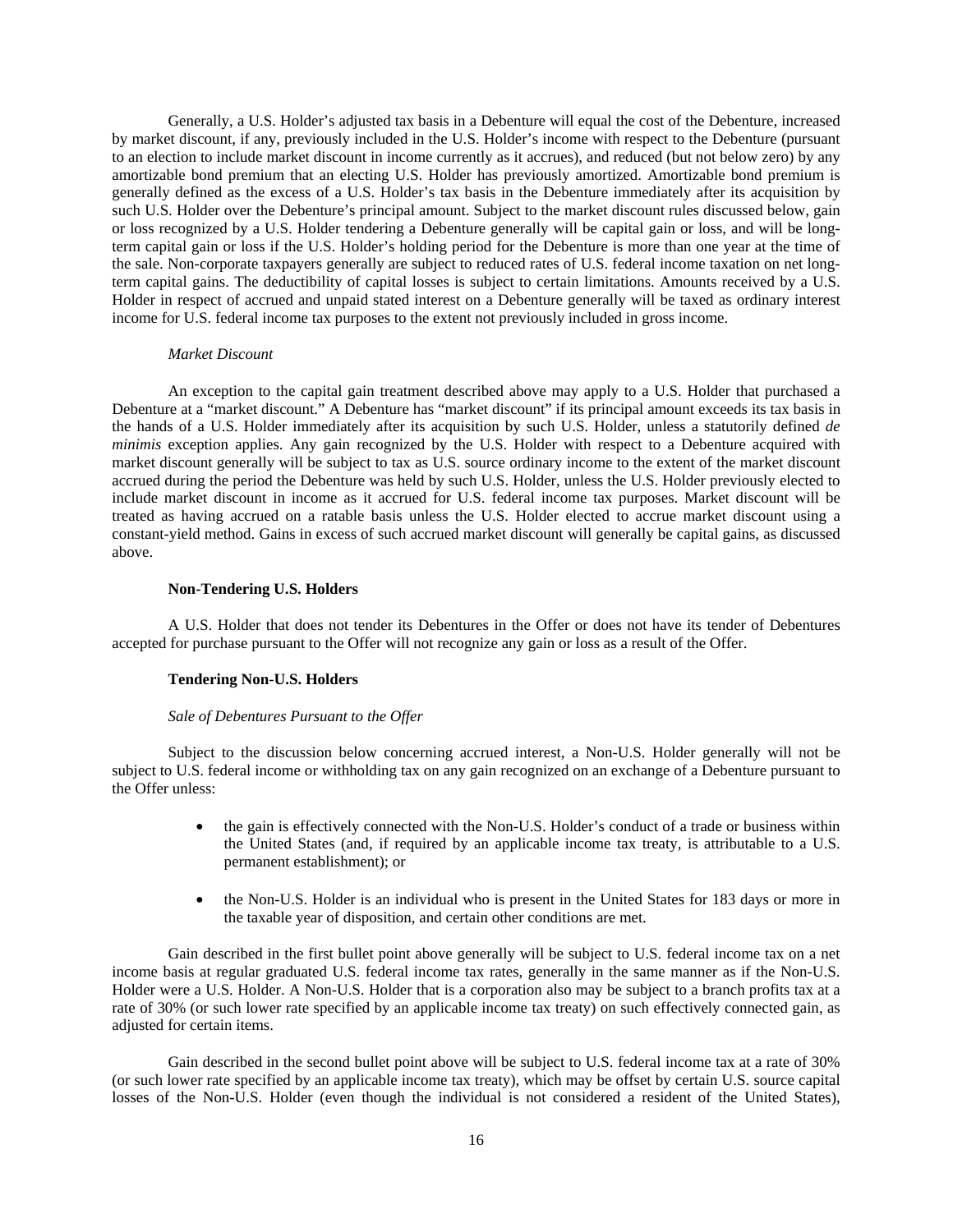provided the Non-U.S. Holder has timely filed U.S. federal income tax returns with respect to such losses. Non-U.S. Holders should consult their tax advisors regarding any applicable income tax treaties that may provide for different rules.

Any amount received by a Non-U.S. Holder pursuant to the Offer that is attributable to accrued interest and that is not effectively connected with the Non-U.S. Holder's conduct of a U.S. trade or business generally will not be subject to U.S. federal income or withholding tax, provided that:

- the Non-U.S. Holder does not actually or constructively own a 10% or greater interest in the total combined voting power of all classes of the Issuer's voting stock;
- the Non-U.S. Holder is not a controlled foreign corporation related to the Issuer through actual or constructive stock ownership; and
- either (i) the Non-U.S. Holder certifies in a statement provided to the applicable withholding agent under penalties of perjury that it is not a United States person; (ii) a securities clearing organization, bank or other financial institution that holds customers' securities in the ordinary course of its trade or business and holds the Debenture on behalf of the Non-U.S. Holder certifies to the applicable withholding agent under penalties of perjury that it, or the financial institution between it and the Non-U.S. Holder, has received from the Non-U.S. Holder a statement under penalties of perjury that such Non-U.S. Holder is not a United States person and provides a copy of such statement to the applicable withholding agent; or (iii) the Non-U.S. Holder holds its Debenture directly through a "qualified intermediary" (within the meaning of applicable Treasury Regulations) and certain conditions are satisfied.

If a Non-U.S. Holder cannot satisfy the requirements described above, and subject to the discussion below on effectively connected income, the amount attributable to accrued interest paid to such Non-U.S. Holder generally will be subject to U.S. federal withholding tax at a rate of 30% (or such lower rate specified by an applicable income tax treaty, provided the Non-U.S. Holder furnishes a valid IRS Form W-8BEN or W-8BEN-E (or other applicable documentation) certifying qualification for the lower treaty rate). If accrued interest paid to a Non-U.S. Holder is effectively connected with the Non-U.S. Holder's conduct of a trade or business within the United States (and, if required by an applicable income tax treaty, the Non-U.S. Holder maintains a permanent establishment in the United States to which such interest is attributable), the Non-U.S. Holder will be exempt from the U.S. federal withholding tax described above. To claim the exemption, the Non-U.S. Holder must furnish to the applicable withholding agent a valid IRS Form W-8ECI, certifying that the interest paid on a Debenture is effectively connected with the Non-U.S. Holder's conduct of a trade or business within the United States.

Any such effectively connected interest will be subject to U.S. federal income tax on a net income basis at regular graduated U.S. federal income tax rates, generally in the same manner as if such Non-U.S. Holder were a U.S. Holder. A Non-U.S. Holder that is a corporation may be subject to an additional branch profits tax at a rate of 30% (or such lower rate specified by an applicable income tax treaty) on such effectively connected interest, as adjusted for certain items.

Non-U.S. Holders that do not timely provide the applicable withholding agent with the required certification, but that qualify for a reduced rate under an applicable income tax treaty, may obtain a refund of any excess amounts withheld by timely filing an appropriate claim for refund with the IRS. Non-U.S. Holders should consult their tax advisors regarding their entitlement to benefits under any applicable income tax treaty.

#### **Non-Tendering Non-U.S. Holders**

A Non-U.S. Holder that does not tender its Debentures in the Offer or does not have its tender of Debentures accepted for purchase pursuant to the Offer will not recognize any gain or loss as a result of the Offer.

## **Information Reporting and Backup Withholding**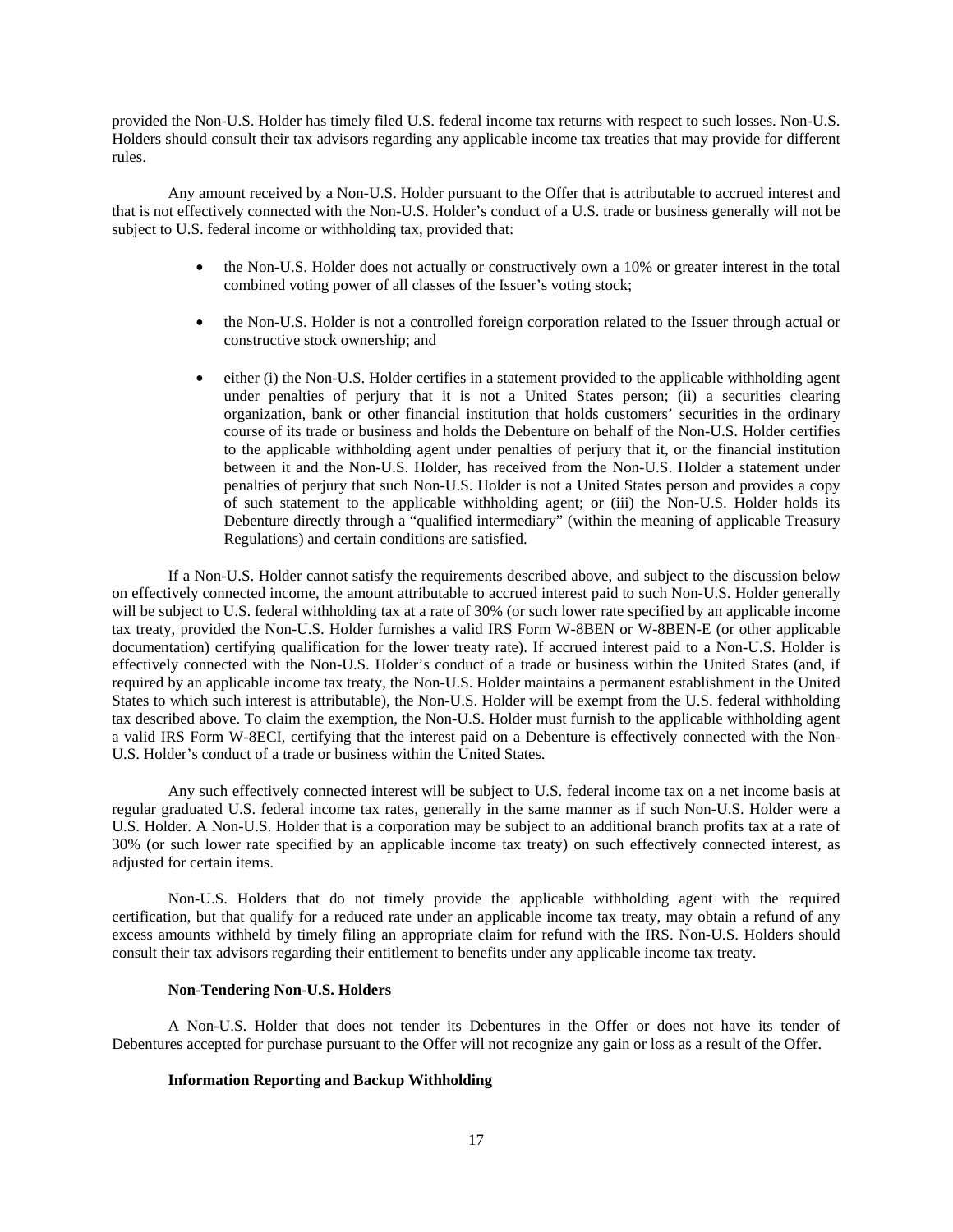A U.S. Holder whose Debentures are tendered and accepted for payment pursuant to the Offer generally will be subject to certain information reporting requirements (unless the U.S. Holder is an exempt recipient and certifies as to that status) with respect to any amounts received pursuant to the Offer (including accrued interest). In addition, a U.S. Holder may be subject to backup withholding with respect to the Consideration unless the U.S. Holder provides the applicable withholding agent with a correct taxpayer identification number ("TIN") and certifies that the U.S. Holder is a U.S. person, the TIN is correct (or that the U.S. Holder is awaiting a TIN) and the U.S. Holder is not currently subject to backup withholding. U.S. Holders are encouraged to consult their tax advisors as to their qualification for exemption from backup withholding and the procedure for obtaining such exemption.

In general, information reporting and backup withholding will not apply to the sale of Debentures by a Non-U.S. Holder pursuant to the Offer, provided that the Non-U.S. Holder has provided the applicable withholding agent with documentation establishing that it is not a U.S. person (for example, IRS Form W-8BEN or W-8BEN-E). However, information returns are required to be filed with the IRS in connection with any interest paid to Non-U.S. Holders, regardless of whether any tax was actually withheld. Copies of information returns that are filed with the IRS may also be made available under the provisions of an applicable treaty or agreement to the tax authorities of the country in which the Non-U.S. Holder resides or is established.

Backup withholding is not an additional tax. Any amounts withheld under the backup withholding rules may be allowed as a refund or a credit against the Holder's U.S. federal income tax liability, provided the required information is timely furnished to the IRS.

**THE DISCUSSION SET FORTH ABOVE IS INCLUDED FOR GENERAL INFORMATION PURPOSES ONLY. HOLDERS ARE ENCOURAGED TO CONSULT THEIR TAX ADVISORS TO DETERMINE THE U.S. FEDERAL, STATE AND LOCAL AND NON-U.S. TAX CONSEQUENCES OF THE OFFER.**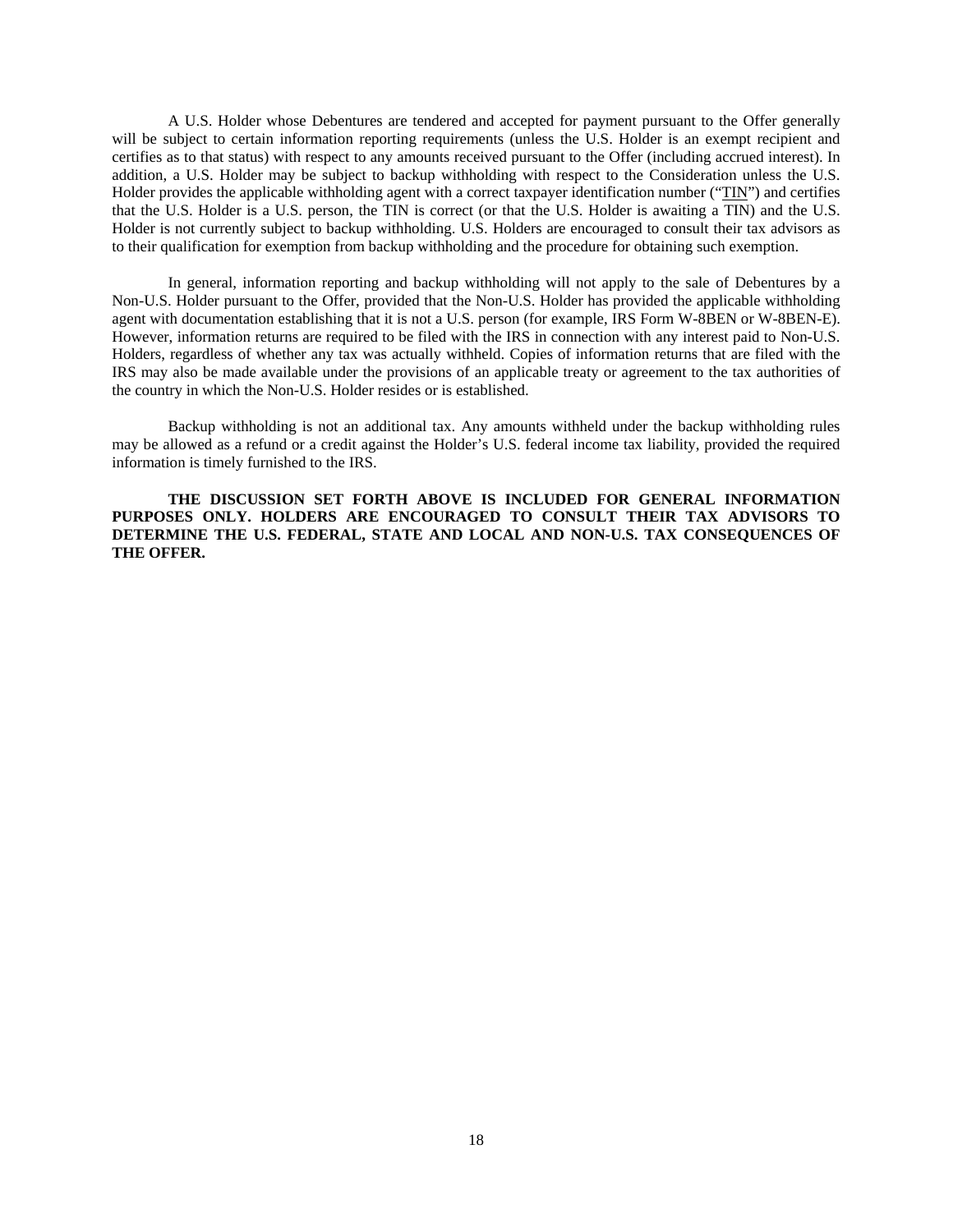## **DEALER MANAGER, INFORMATION AGENT AND TENDER AGENT**

In connection with the Offer, the Issuer has retained Credit Agricole Securities (USA) Inc. to act on its behalf as Dealer Manager. Further, the Issuer has retained Global Bondholder Services Corporation to act as Information Agent and as Tender Agent, which will receive customary fees for its services. The Issuer has agreed to reimburse each of the Dealer Manager, the Information Agent and the Tender Agent for its respective out-of-pocket expenses and to indemnify it against certain liabilities, including in certain cases liabilities under federal securities laws. In connection with the Offer, the Issuer will also pay brokerage houses and other nominees the reasonable outof-pocket expenses incurred by them in forwarding copies of the Offer and related documents to the beneficial owners of the Debentures and in handling or forwarding tenders of Debentures by their customers.

Any Holder that has questions concerning the terms of the Offer may contact the Dealer Manager at its address and telephone number set forth on the back cover of this Offer to Purchase. Questions and requests for assistance or additional copies of the Offer Documents may be directed to the Information Agent at its address and telephone number set forth on the back cover of this Offer to Purchase. Holders may also contact their nominee for assistance concerning the Offer.

Letters of Transmittal and all correspondence in connection with the Offer should be sent or delivered to the Tender Agent at its address or to the facsimile number set forth on the back cover of this Offer to Purchase. Any Holder or beneficial owner that has questions concerning tender procedures should contact the Tender Agent at its address and telephone number set forth on the back cover of this Offer to Purchase.

The Dealer Manager may contact Holders regarding the Offer and may request nominees to forward this Offer to Purchase and related materials to beneficial owners of Debentures.

The Dealer Manager and its affiliates have from time to time provided certain commercial banking, financial advisory and investment banking services to the Issuer and its affiliates for which they have received customary fees. An affiliate of the Dealer Manager is a participating lender under the credit agreement governing the Issuer's revolving credit facility. In the ordinary course of their businesses, the Dealer Manager and its affiliates may at any time hold long or short positions in the securities of the Issuer, and may trade for their own account or the accounts of customers, in the debt or equity securities of the Issuer, including any of the Debentures and, to the extent that the Dealer Manager and its affiliates own Debentures during the Offer, they may tender such Debentures pursuant to the terms of the Offer. The Dealer Manager and its affiliates may from time to time in the future engage in transactions with the Issuer and its affiliates and provide services to the Issuer and its affiliates in the ordinary course of its business.

None of the Dealer Manager, the Information Agent or the Tender Agent assumes any responsibility for the accuracy or completeness of the information concerning the Issuer contained or incorporated by reference in this Offer to Purchase or for any failure by the Issuer to disclose events that may have occurred and may affect the significance or accuracy of such information.

## **MISCELLANEOUS**

No person has been authorized to give any information or make any representations other than those contained or incorporated by reference herein or in the Letter of Transmittal or the Notice of Guaranteed Delivery and other materials, and, if given or made, such information or representations must not be relied upon as having been authorized by the Issuer, the Trustee, the Dealer Manager, the Information Agent, the Tender Agent or any other person. The statements made in this Offer to Purchase are made as of the date on the cover page of this Offer to Purchase and the statements incorporated by reference are made as of the date of the document incorporated by reference. The delivery of the Offer Documents shall not, under any circumstances, create any implication that the information contained herein or incorporated by reference is correct as of a later date.

Recipients of the Offer Documents should not construe the contents hereof or thereof as legal, business or tax advice. Each recipient should consult its own attorney, business advisor and tax advisor as to legal, business, tax and related matters concerning the Offer.